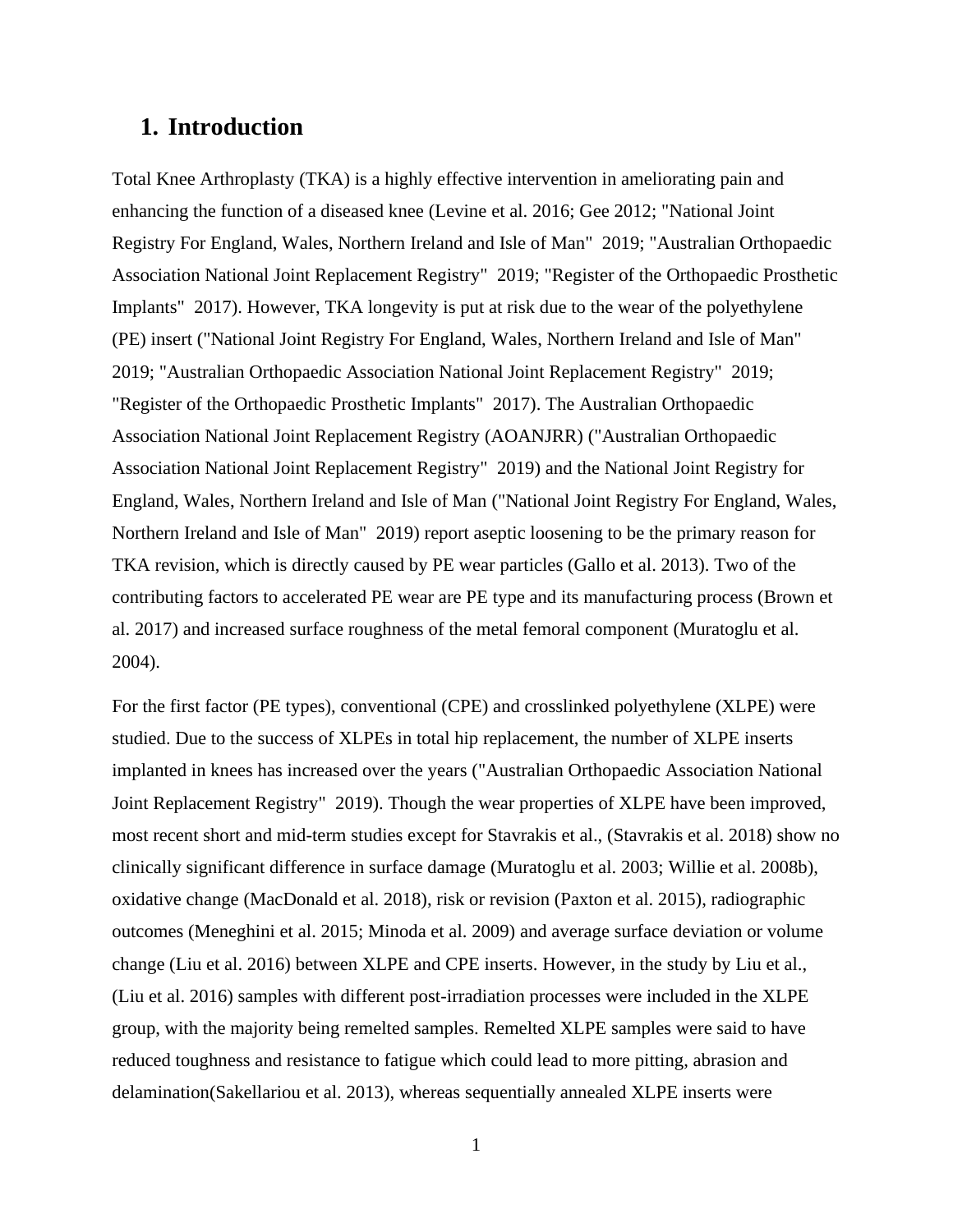considered to be more oxidatively stable, preserving crystallinity and mechanical properties of the polyethylene (Medel et al. 2007). These differences could have affected the results seen within the XLPE group. Therefore, for the current study only annealed XLPE and CPE inserts were analysed and compared.

For the second factor (surface roughness), several laboratory tests have shown the association between wear of PE and surface roughness of the femoral component (DesJardins, Burnikel, and LaBerge 2008; Jaber et al. 2015; Affatato, Bracco, and Sudanese 2013; Ruggiero, Merola, and Affatato 2017; Affatato, Merola, and Ruggiero 2019; Saikko, Vuorinen, and Revitzer 2016). While *in vitro* tests give results under standardized test conditions, they do not mimic human body conditions. An increased femoral component roughness was observed in many retrieval studies, with an average time *in vivo* of 72 ± 54 months (Scholes et al. 2013; Kennard et al. 2017; Heyse et al. 2014). However, there are very few *ex vivo* studies that have correlated this femoral roughness change to the damage of the corresponding PE inserts. Scholes et al., investigated retrieved TKAs, and found no correlation between the increased femoral component roughness and a semi-quantitative scoring value obtained for PE surface damage (Scholes et al. 2013). In contrast, Alvarez et al., found a linear trend for surface roughness of the retrieved unicondylar femoral component and PE damage area value (calculated as the percentage of different damage modes covering the total articular surface) (Alvarez 2012). The authors looked at nonconforming fixed unicondylar inserts which showed evident creep (which the authors termed deformation) due to non-conformity. Given, the contrasting and limited information, the current study aimed to better understand the relationship between formal roughness and PE damage *ex vivo* in the two modern retrieved designs.

We performed a matched-pair analysis of retrieved TKA components. Damage scoring, 3D laser scanning and 3D surface profilometry were used to analyze two different TKA designs. The aims of the current study were to investigate if there was any difference in the damage score or deviation values between the two PE insert types and to assess if there was any correlation between the femoral roughness and deviation of the PE in both TKA designs.

2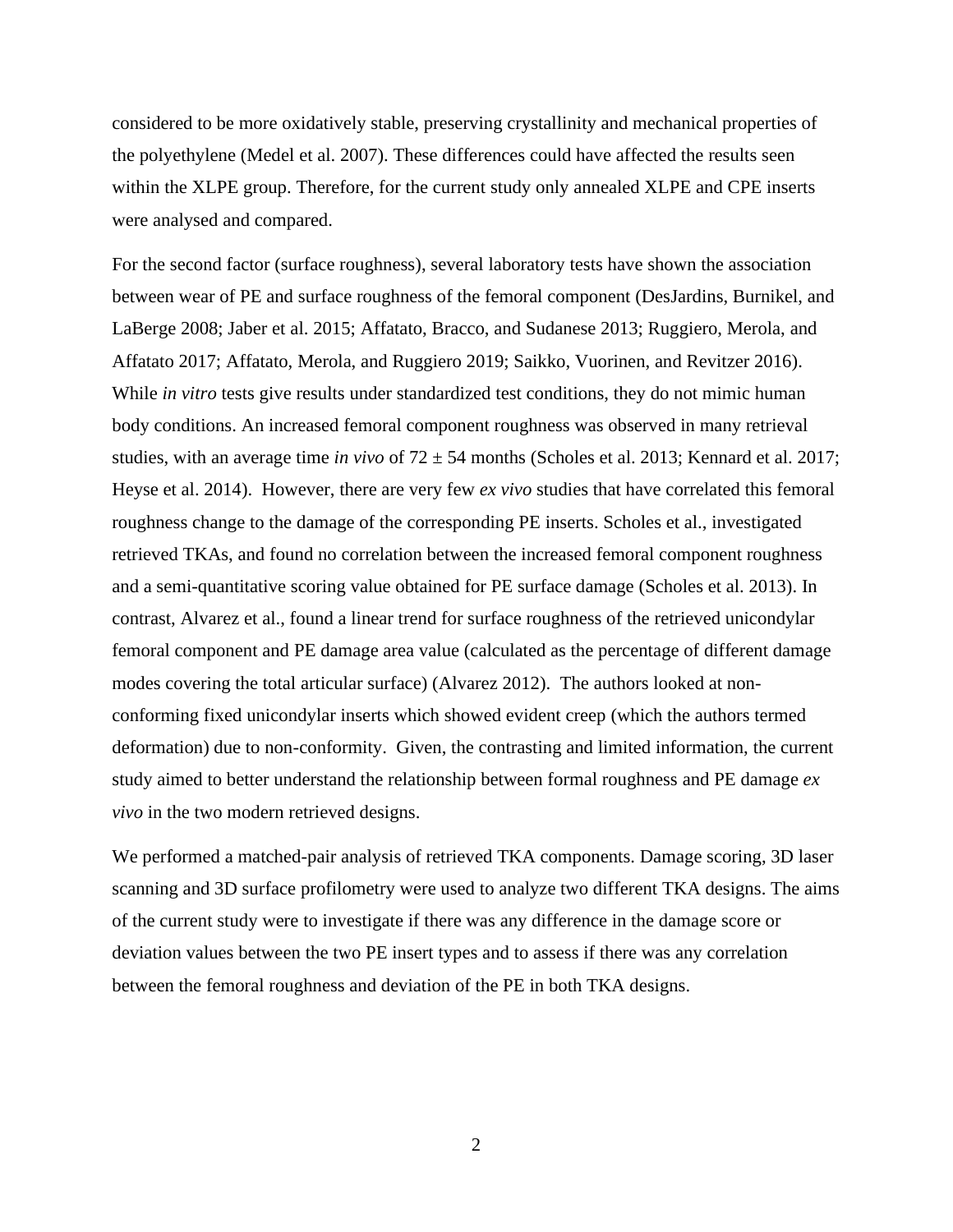# **2. Materials and Methods**

#### *2.1 Retrieval process*

Approval was obtained from the appropriate Research Ethics Committee (09/H0906/72) prior to the retrieval analysis. Two specific designs, DePuy Sigma (n =40) (DePuy Inc, Warsaw, IN, USA) and Stryker Triathlon (n =14) (Stryker Crop, Kalamazoo, MI, USA) were selected for the current study. Nine retrieved Sigma were matched with nine Triathlon components from the larger cohort for insert type (Cruciate retaining design, CR), bearing type (fixed bearing), cemented fixation, time *in vivo* and age at revision. The patient and implant variables are given in Table 1.

| <b>Explant Characteristics</b>                               | Sigma $(n=9)$                                             | Triathlon $(n=9)$                   | p-value |
|--------------------------------------------------------------|-----------------------------------------------------------|-------------------------------------|---------|
| Time in vivo<br>(months, m)                                  | $27 \pm 10$ (range, 13-36)                                | $36 \pm 23$ (range, 13-79)          | 0.23    |
| Age at revision<br>(years, y)                                | $62 \pm 9$ (range, 42-72)                                 | $68 \pm 12$ (range, 53-85)          | 0.34    |
| <b>Sex</b>                                                   | Male $-6$<br>Female - 3                                   | Male $-5$<br>Female - 4             | N/A     |
| Side                                                         | Left - $6$<br>$Right - 3$                                 | Left - $4$<br>$Right - 5$           | N/A     |
| Reasons for revision                                         | Pain/Stiffness - 3<br>Instability - 4<br>Malalignment - 2 | Pain/Stiffness - 6<br>Infection - 3 | N/A     |
| Femoral component size -                                     |                                                           |                                     |         |
| PE insert size (number of<br>explants in the<br>combination) | $4 - 3(4)$ , $3 - 3(1)$ ,<br>$2.5 - 3(1), 5 - 4(2)$       | $5 - 4(4)$ , 4 - 4 (2), 5 -<br>5(3) | N/A     |

Table 1: Patient and implant variables of the eighteen retrieved total knee components (mean  $\pm$  standard deviation)

The femoral components of both designs were made of Cobalt-chromium (CoCr) alloy. The tibial PE insert of the Sigma cohort was fabricated from compression-molded GUR 1020, sterilized with gamma irradiation and packaged in vacuum foil (CPE). In contrast, the PE insert of the Triathlon cohort was compression-molded GUR 1020 that is sequentially irradiated and annealed three times for a total dose of 90 kGy and then sterilized in gas plasma (XLPE) (Sisko et al. 2017) (figure 1). CPE remains the gold standard for many tibial inserts, however XLPE is known to have better wear and oxidative properties (Muratoglu et al. 2004) (Huot et al. 2010). It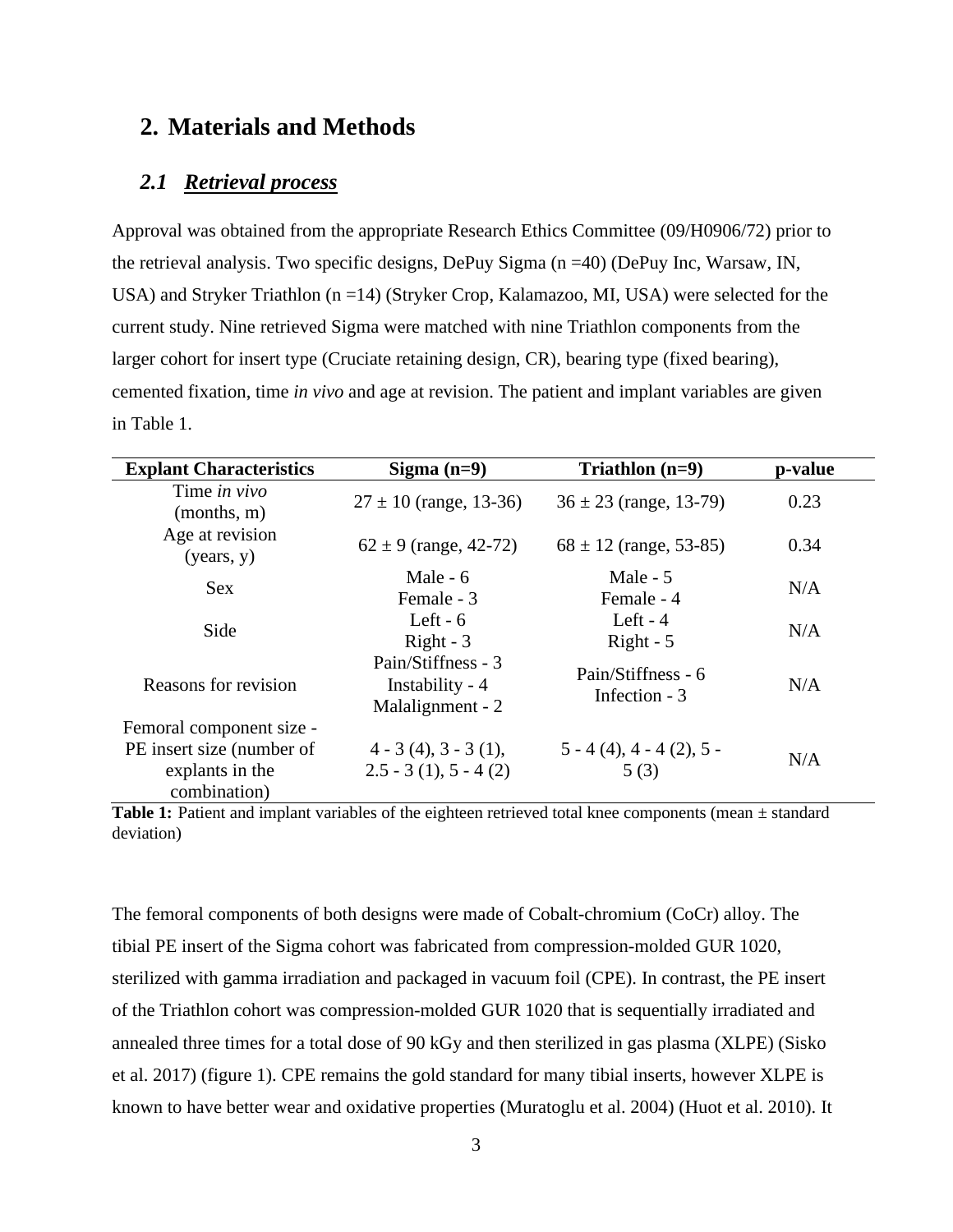should be noted that size 4, 5 femoral component and size 4 PE insert were not the same for Sigma and Triathlon cohorts (table 1). Reference (pristine) PE inserts of size 3, 4 for Sigma cohort and size 4, 5 for Triathlon cohort were obtained. A brand-new femoral component (reference) for the both cohorts were also obtained.



**Figure 1:** (a) Stryker Triathlon (Femoral component – Cobalt-Chromium (CoCr) alloy, Tibial Insert – XLPE, Tibial baseplate – non-polished CoCr); (b) DePuy Sigma (Femoral component – CoCr alloy, Tibial Insert – CPE, tibial baseplate – polished CoCr)

# *2.2 Radiographic analysis*

The pre-revision radiographs of the studied patients were obtained to measure the posterior tibial slope angle (PTSA), medial proximal tibial angle (MPTA) and tibiofemoral angle (TFA). Radiographs were not available for 1 of the 9 patients for each of the cohorts.

PTSA was determined on a lateral view radiograph where a longitudinal axis (vertical line) is drawn along the center of the tibial shaft and a horizontal axis (perpendicular line) is drawn along the edges of the tibial implant. The resulting angle from the intersecting lines was subtracted from 90° which represented the slope angle (figure 2a) (Dejour and Bonnin 1994). MPTA was determined on an anterior-posterior view radiograph by measuring the medial angle formed between the knee joint line of the tibia and a line passing through the center of the tibial medullary canal (figure 2b) (Bach et al. 2001). Tibiofemoral angle (TFA) was defined as the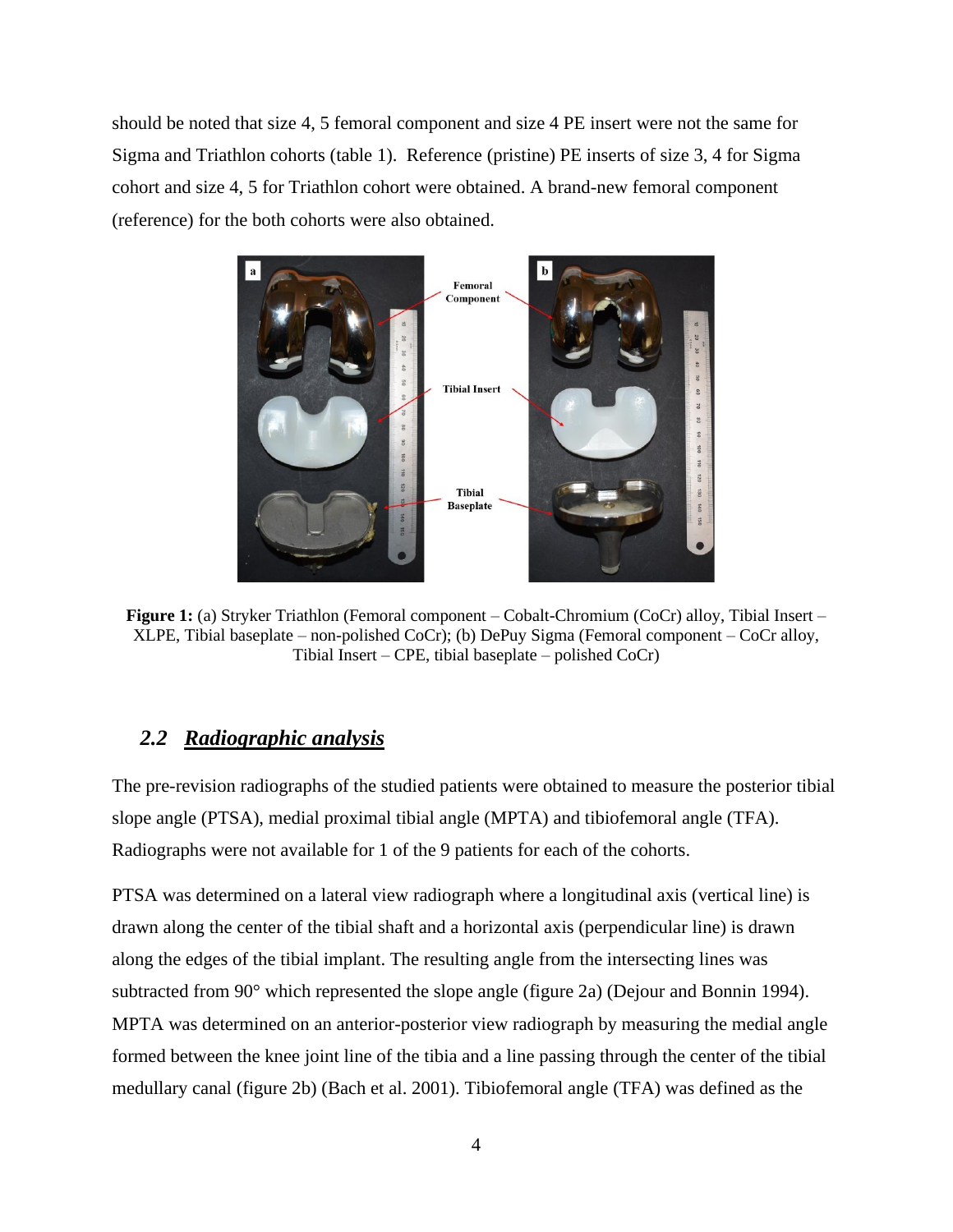angle between the femoral anatomical axis and the tibial anatomical axis (Petersen and Engh 1988). Anatomical axes of the femur and tibia were defined as a line drawn through two mid points of the bone at a distance of 100 mm and 150 mm from the knee joint line (Sheehy et al. 2011). To assess the alignment, TFA value was subtracted from 180°; a negative value corresponded to a varus alignment and a positive value corresponded to a valgus alignment (figure 2c).



**Figure 2:** Measurement made on a DePuy component (a) PTSA (b) MPTA (c) TFA

# *2.3 Visual assessment and scoring of PE insert*

The articular surfaces of the all the retrieved PE inserts were assessed using a non-contact vision measuring system (Mitutoyo Quick Scope) at 25х magnification (50х lens and 0.5х zoom). The surface was divided into ten regions; 0-3 regions represented the medial plateau, 4-7 represented the lateral plateau and 8,9 the non-bearing surface (figure 3).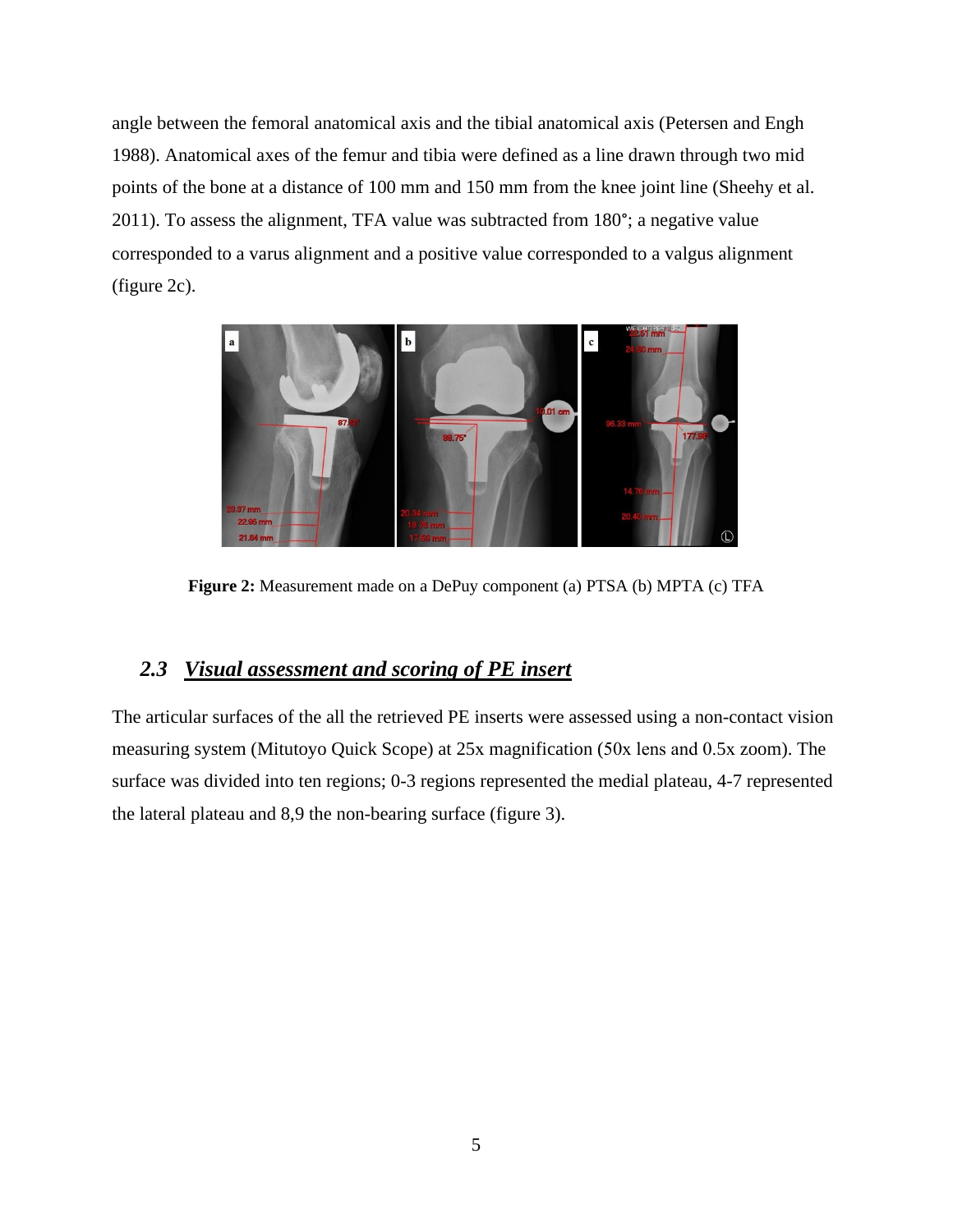

**Figure 3:** The articular surface of the PE insert was divided into 10 different regions for damage mode assessment

Each region was scored for seven different damage modes, adopting the method of Brandt et al (Brandt et al. 2012). The seven damage modes were creep (surface deformation), pitting, embedded debris, scratching, burnishing, abrasion and delamination. Each damage mode was scored based on severity of damage (SS, severity score) and percentage area that the damage has affected (AS, area score). An AS of 0,1,2,3…10 was assigned to each damage mode which corresponded to a damage area of 0%, 0-10%, 10-20%, 20-30%.... 90-100%. In terms of SS, 0 represented no damage, 0.33 represented mild damage, 0.66, medium damage and 1, adverse damage. The product of AS and SS gave the score of each region and the summation of all these scores gave the overall component damage score. The maximum component damage score for each PE insert would be 700 (maximum score of 10 for all seven damage modes for ten different regions).

### *2.4 Surface deviation analysis of the tibial components*

The articular surfaces of all inserts were scanned using a 3D laser scanner (NextEngine, Santa Monica, CA). Five individual scans were taken for all the retrieved inserts and size-matched pristine inserts at a 0° inclination at every 30° revolution. The undesirable (not the focus of study) areas in the scans were removed and the five scans were aligned using three reference points in the manufacturer`s software (NextEngine, ScanStudio, Ver 2.0.2). The final combined model was a point cloud of ~250,000 points with a resolution of 63 micron (Stoner et al. 2013). The xyz point cloud was converted into a mesh before exporting for further analysis. Processed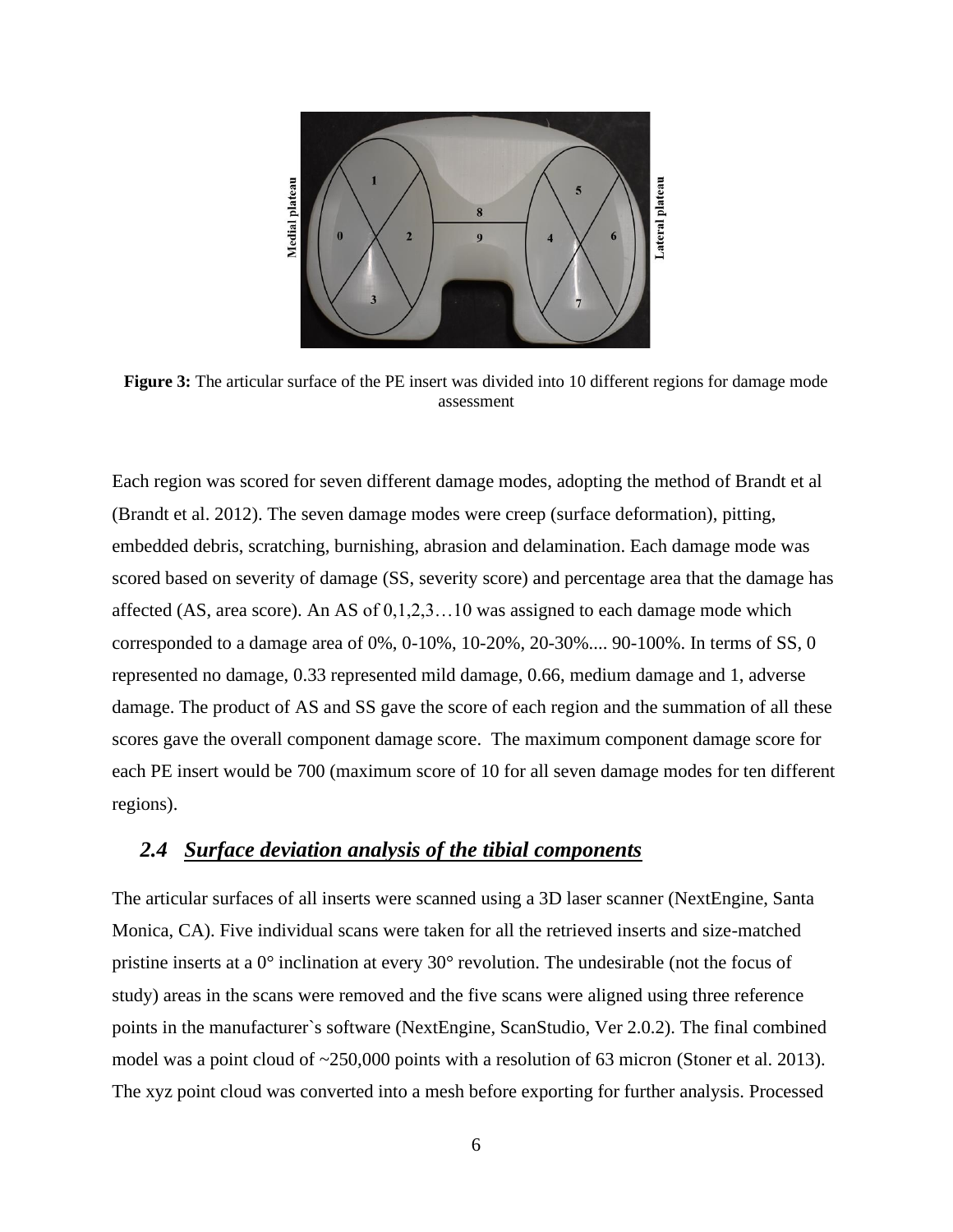3D models were imported into GOM inspect software (Hotfix 2, Rev. 113294, GOM Inspect 2018). The retrieved sample was aligned to the size-matched pristine model using an initial alignment tool first and then a best-fit alignment tool (which uses a least-squares algorithm, where the sum of squared distance between two scans are minimized and the scans are realigned). After alignment, surface comparison between the two was made.

The average deviation (distance between the closest point pairs of the retrieved and pristine sample) was calculated (Liu et al. 2016; Kurdziel et al. 2018). The term 'deviation' defines dimensional changes between the surfaces due to wear and creep, as it is difficult to differentiate between these two phenomena (Stoner et al. 2013). The regions of interest for the current study were the medial and the lateral plateaus (figure 2). The deviations of these regions were calculated.

### *2.5 Surface profilometry of the femoral components*

Surface roughness measurements on the retrieved and pristine femoral components of the Sigma and Triathlon cohorts were obtained using a non-contacting white light interferometric profilometer (Newiew 5000, Zygo, Middlefield, CT, USA) as used in previous explant studies (Scholes et al. 2013; Holleyman et al. 2015; Joyce et al. 2009). The measurements were obtained at 20x magnification (2x zoom and 10x lens) providing an area of view of  $317x238 \mu m$ . The vertical resolution of the optical surface profilometer is less than 1nm. Before the analysis all the explants were cleaned using isopropanol.

Only one roughness parameter  $S_q$  (root-mean square of the deviation in the peaks and valleys from the mean line of the sampling area) was chosen to assess its correlation to the corresponding PE deviation value. Most studies report  $S_a$  (mean of the deviations in peaks and valleys from the mean line of the sampling area) when analyzing the changes in roughness of the surface but in the current work  $S_q$  was chosen because it is more sensitive to large deviations from the mean line (Gadelmawla et al. 2002; "BS EN ISO 4287 - 1998+A1-2009. Geometric product specification (GPS) surface texture profile method terms, definitions and surface texture parameters." 2009) than Sa. Fifteen roughness measurements were made at two different flexion angles of approximately 30° and 60° so a total of thirty points were taken on each femoral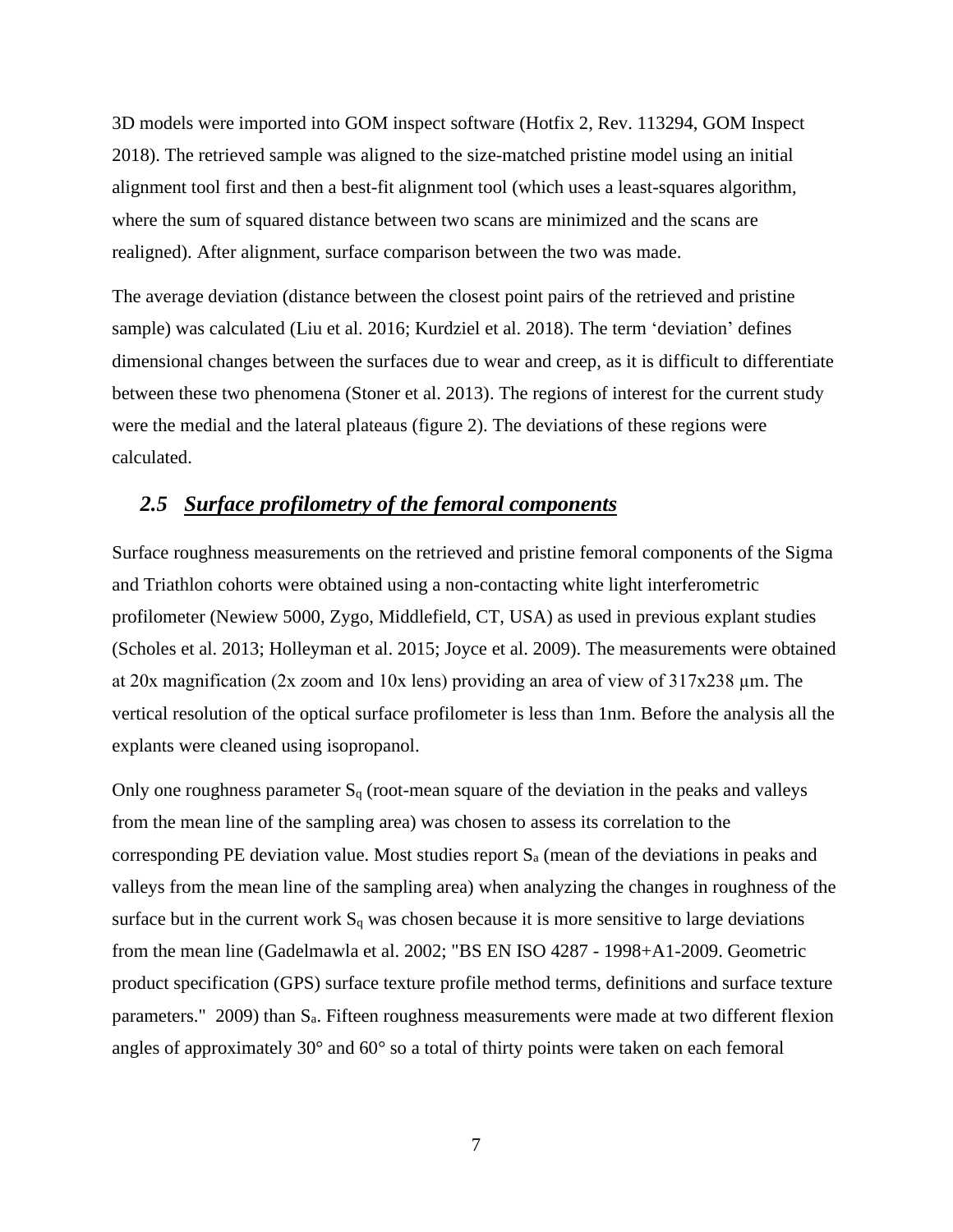condyle giving an aggregate of sixty points for each sample (figure 4). This matched the method followed in a previous study (Chacko Rajan et al. 2019).



**Figure 4:** Representation of 60 roughness measurements made at two different flexion angles on the femoral component with 30 measurements carried out on each condyle

## *2.6 Statistical analysis*

The data collected was analysed using IBM SPSS version 25 (SPSS Inc., Chicago, IL, USA). Throughout the current study, the mean values were calculated for all parameters along with standard deviation (SD). Based on the distribution of retrieval data (assessed using histogram and Kolmogorov Smirnov test) either t-test (parametric) or Mann-Whitney (non-parametric) tests were carried out to compare the difference in the deviation and damage score between Sigma and Triathlon cohort. Also, the difference in roughness values between reference and retrieved femoral component for both cohorts. Sixty roughness measurements were obtained for each reference and retrieved femoral component. A total of 60х9 = 540 values was measured for each retrieved cohort. Correlation between deviations and roughness values were assessed using linear regression analysis. The level of statistical significance was considered at  $p<0.05$ .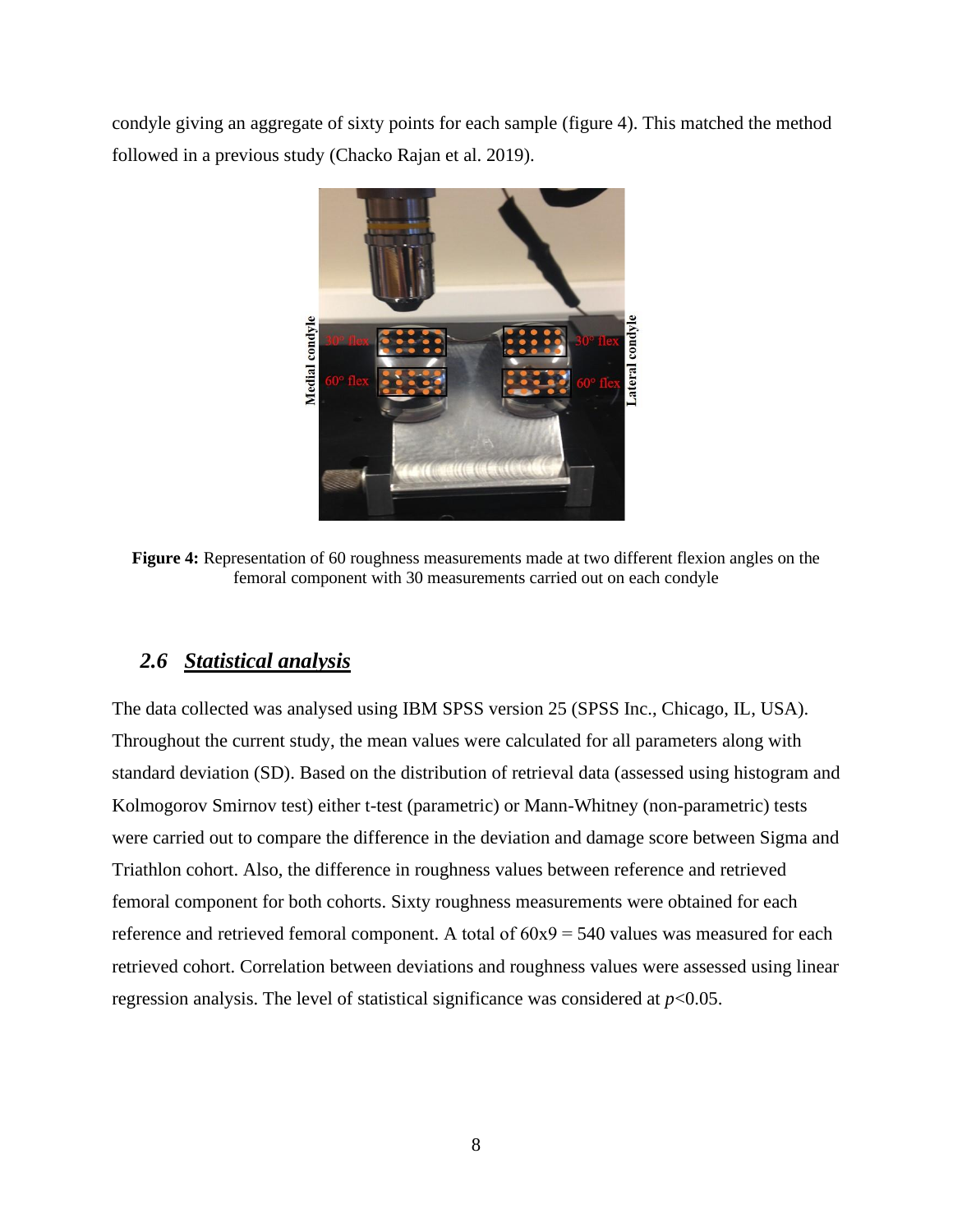# **3. Results**

### *3.1 Radiographic analysis*

No significant difference in tibial slope angle (PTSA), proximal tibial angle (MPTA) and tibiofemoral angle (TFA) were found between the Sigma and Triathlon cohorts (table 2). There was no correlation between the time *in vivo* and tibial slope angles or age at revision and tibial slope angles; a similar pattern of correlation was also seen with the tibiofemoral angle for the Sigma and Triathlon cohorts (results not presented).

| Angle measured | <b>DePuy Sigma</b><br>$mean \pm standard$<br>deviation<br>(range)        | <b>Stryker Triathlon</b><br>$mean \pm standard$<br>deviation<br>(range) | p-value |
|----------------|--------------------------------------------------------------------------|-------------------------------------------------------------------------|---------|
| <b>PTSA</b>    | $7.32^{\circ} \pm 6.14^{\circ}$<br>$(1.06^{\circ} - 21.03^{\circ})$      | $4.57^{\circ} \pm 2.86^{\circ}$<br>$(1.51^{\circ} - 10.55^{\circ})$     | 0.38    |
| <b>MPTA</b>    | $86.69^{\circ} \pm 2.93^{\circ}$<br>$(82.25^{\circ} \pm 91.08^{\circ}$   | $87.84^{\circ} \pm 3.92^{\circ}$<br>$(79.89°-91.86°)$                   | 0.51    |
| <b>TFA</b>     | $173.01^{\circ} \pm 2.72^{\circ}$<br>$(170.01^{\circ} - 176.92^{\circ})$ | $173.59 \pm 3.55^{\circ}$<br>$(167.22^{\circ} - 177.65^{\circ})$        | 0.71    |

**Table 2:** Slope angle and tibiofemoral angle of retrieved Sigma and Triathlon cohort

#### *3.2 Visual assessment and scoring of PE insert*

The average damage score observed for the Sigma (CPE) cohort  $(38.52 \pm 24.28)$  was not statistically significantly different to the Triathlon (XLPE) cohort  $(38.55 \pm 20.80)$  ( $p = 0.98$ ). Burnishing was the most common damage mode observed on all the PE samples. No delamination was observed. Embedded debris was only found in one Sigma (CPE) sample. Two samples in the Sigma cohort were observed to have substantial damage in comparison to all the other samples. The average score of the different damage modes for bearing surface, non-bearing surface and total surface for Sigma (CPE) and Triathlon (XLPE) cohorts are given in table 3. Average scores for the bearing surface were similar for both the cohorts with burnishing and pitting being the two predominant damage modes in the Sigma (CPE) and burnishing and scratching in the Triathlon (XLPE) cohort. There was more creep found in the bearing surface of Sigma (CPE) than Triathlon (XLPE) cohort (Table 3). Perhaps surprisingly, the non-bearing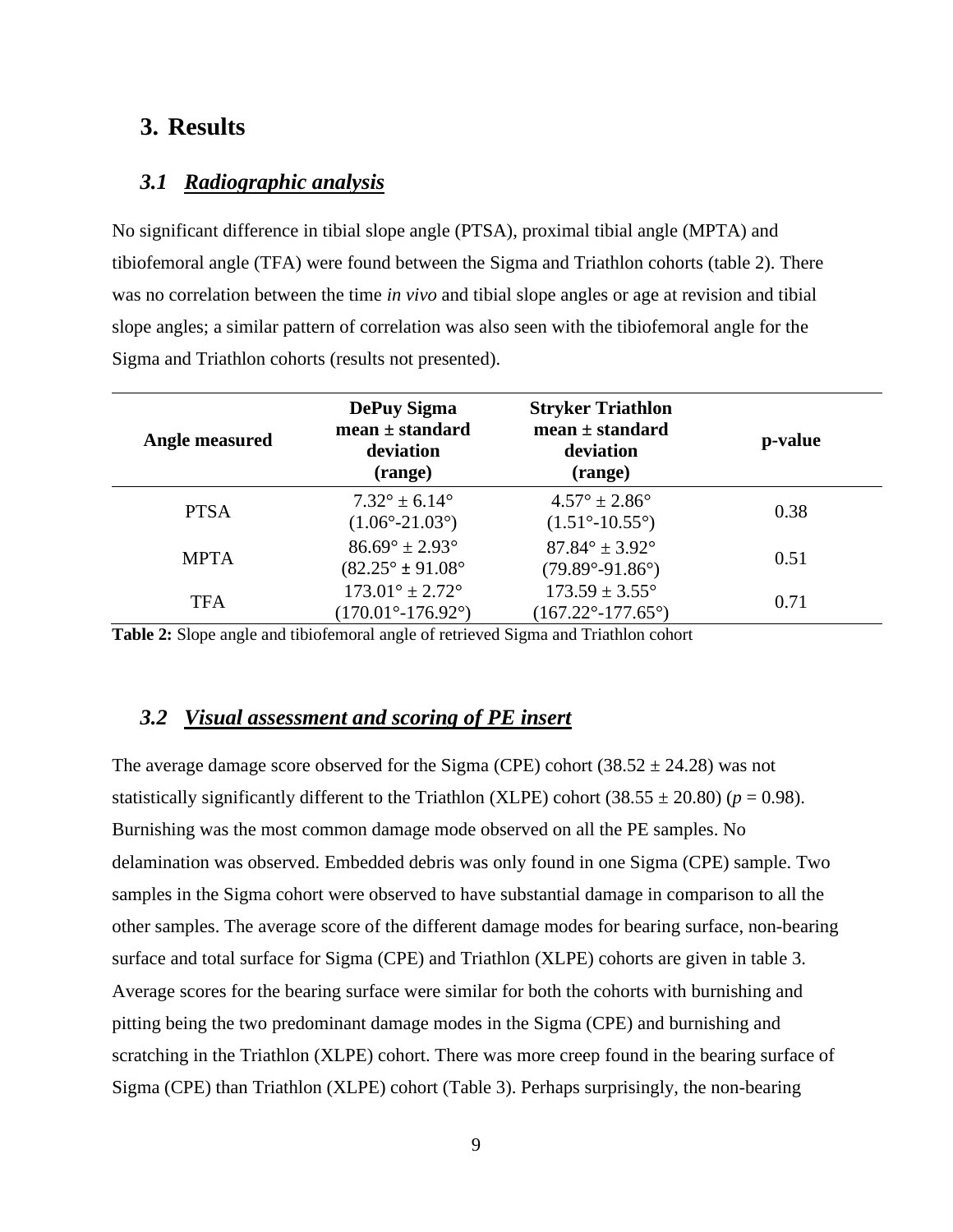surface also showed damage modes with mild scratching seen in the Sigma (CPE) and burnishing, pitting and deformation seen in the Triathlon (XLPE) cohort. No correlation was found between damage score and time *in vivo* or damage score and age at revision for either of the cohorts (results not presented).

| Damage mode                           | <b>Bearing surface (score)</b> |                      | Non-bearing surface (score) |                    | <b>Total</b>     |       |                      |                      |                           |
|---------------------------------------|--------------------------------|----------------------|-----------------------------|--------------------|------------------|-------|----------------------|----------------------|---------------------------|
|                                       | <b>Sigma</b>                   | <b>Triathlon</b>     | value                       | <b>Sigma</b>       | <b>Triathlon</b> | value | <b>Sigma</b>         | <b>Triathlon</b>     | $\boldsymbol{p}$<br>value |
| <b>Burnishing</b>                     | $20.47 \pm$<br>14.76           | $22.46 \pm$<br>10.12 | 0.55                        | $0.00 \pm$<br>0.00 | $0.26 \pm 0.28$  | 0.05  | $20.47 \pm$<br>14.76 | $22.72 \pm$<br>10.25 | 0.71                      |
| <b>Pitting</b>                        | $10.24 \pm$<br>15.99           | $6.93 \pm 4.85$      | 0.22                        | $0.00 \pm$<br>0.00 | $0.11 \pm 0.23$  | 0.44  | $10.24 \pm$<br>15.99 | $7.04 \pm 4.99$      | 0.22                      |
| <b>Scratching</b>                     | $6.28 \pm$<br>8.14             | $8.42 \pm 9.68$      | 0.60                        | $0.15 \pm$<br>0.34 | $0.00 \pm 0.00$  | 0.44  | $6.42 \pm$<br>8.09   | $8.42 \pm 9.68$      | 0.66                      |
| <b>Abrasion</b>                       | $0.80 \pm$<br>2.42             | $0.22 \pm 0.66$      | 1.00                        | $0.00 \pm$<br>0.00 | $0.00 \pm 0.00$  | 1.00  | $0.81 \pm$<br>2.42   | $0.22 \pm 0.66$      | 1.00                      |
| <b>Creep</b> (surface<br>deformation) | $0.55 \pm$<br>0.37             | $0.11 \pm 0.23$      | 0.01                        | $0.00 \pm$<br>0.00 | $0.03 \pm 0.11$  | 0.73  | $0.55 \pm$<br>0.37   | $0.15 \pm 0.29$      | 0.04                      |
| <b>Embedded</b><br>debris             | $0.03 \pm$<br>0.11             | $0.00 \pm 0.00$      | 0.73                        | $0.00 \pm$<br>0.00 | $0.00 \pm 0.00$  | 1.00  | $0.04 \pm$<br>0.11   | $0.00 \pm 0.00$      | 0.73                      |
| <b>Delamination</b>                   | $0.00 \pm$<br>0.00             | $0.00 \pm 0.00$      | 1.00                        | $0.00 \pm$<br>0.00 | $0.00 \pm 0.00$  | 1.00  | $0.00 \pm$<br>0.00   | $0.00 \pm 0.00$      | 1.00                      |
| <b>Total</b>                          | $38.38 \pm$<br>24.23           | 38.14 $\pm$<br>20.39 | 0.98                        | $0.15 \pm$<br>0.34 | $0.48 \pm 0.57$  | 0.16  | $38.52 \pm$<br>24.28 | $38.55 \pm$<br>20.80 | 0.99                      |

Table 3: Damage score (mean  $\pm$  standard deviation) of seven different damage modes on the articular surface of Sigma (CPE) and Triathlon (XLPE) inserts

#### *3.3 Surface deviation analysis of the tibial components*

Different surface deviation patterns were observed in the Sigma and Triathlon cohorts. In the Sigma cohort, a pattern was seen where deviation covered most of medial and lateral plateau surface (figure 5a); a separate combination pattern was also seen where the deviation focused on the center and on the posterior or anterior edges of the plateau (figure 5b). For the Triathlon cohort, an asymmetric pattern was observed where the deviation was asymmetrically (center, outer and inner edge) distributed across the medial and lateral plateau (figure 5c); separately, a symmetric pattern was also seen where the deviation was symmetrically distributed across the outer edges of the plateaus (figure 5d). The average medial plateau deviation was  $-0.13 \pm 0.11$ mm for the Sigma (CPE) cohort and  $-0.10 \pm 0.04$  mm for the Triathlon cohort (XLPE). The average lateral plateau deviation was  $-0.11 \pm 0.11$  mm for the Sigma (CPE) cohort and  $-0.11 \pm 0.11$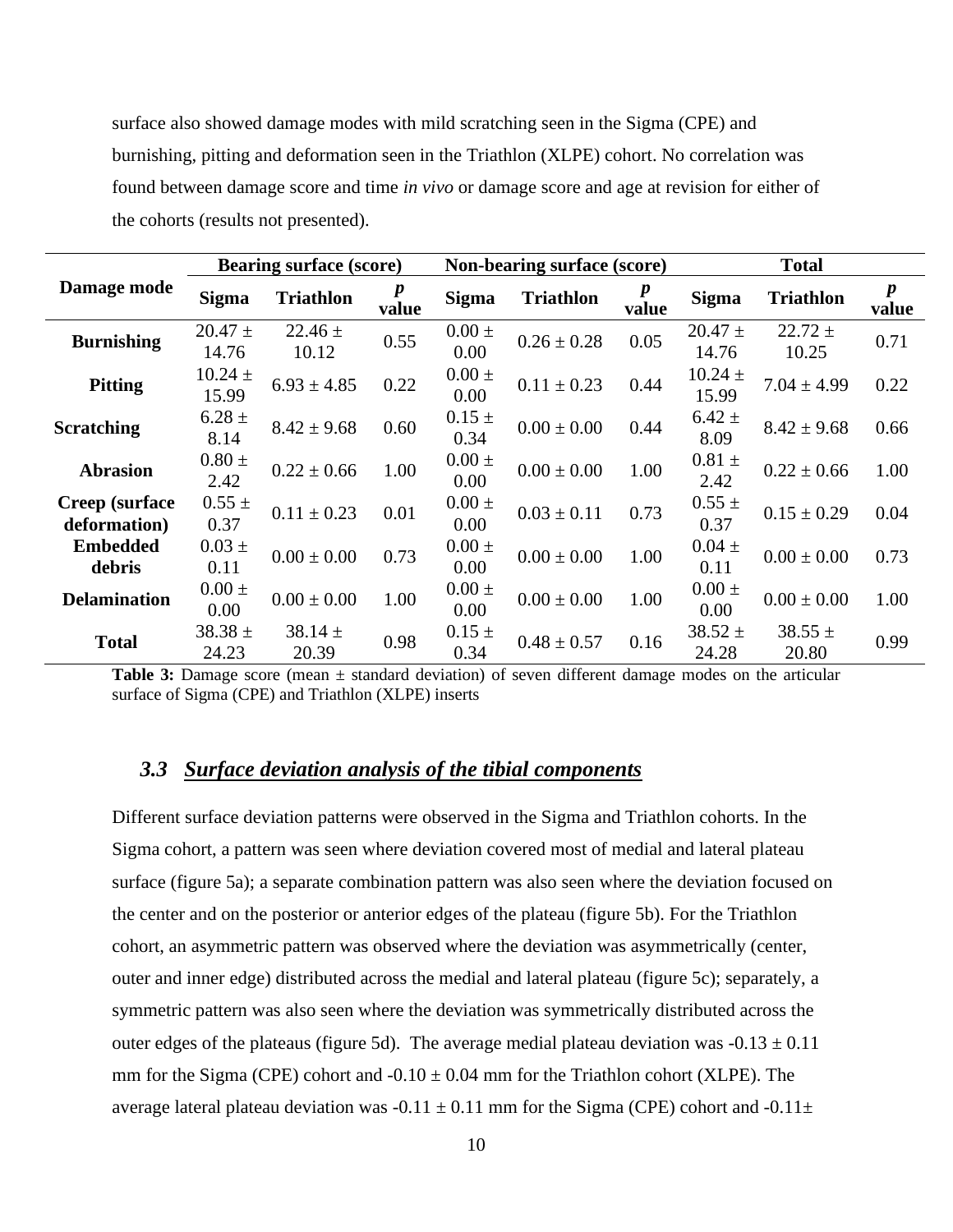0.04 mm for the Triathlon cohort (XLPE). No significant difference was observed between the medial or lateral plateau deviation of Sigma (CPE) and Triathlon (XLPE) (medial deviation,  $p =$ 0.45; lateral deviation,  $p = 0.96$ ).

No correlation was found between deviation and time *in vivo* or deviation and age at revision for both the cohorts (results not presented).



**Figure 5:** Two deviation patterns were found for the Sigma cohort (a) Entire surface (b) Combination. Two different patterns were seen for the Triathlon cohort (c) Asymmetric (d) Symmetric. Blue area indicates deviation below the original surface, green area indicates no deviation and yellow/red area indicates deviation above the original surface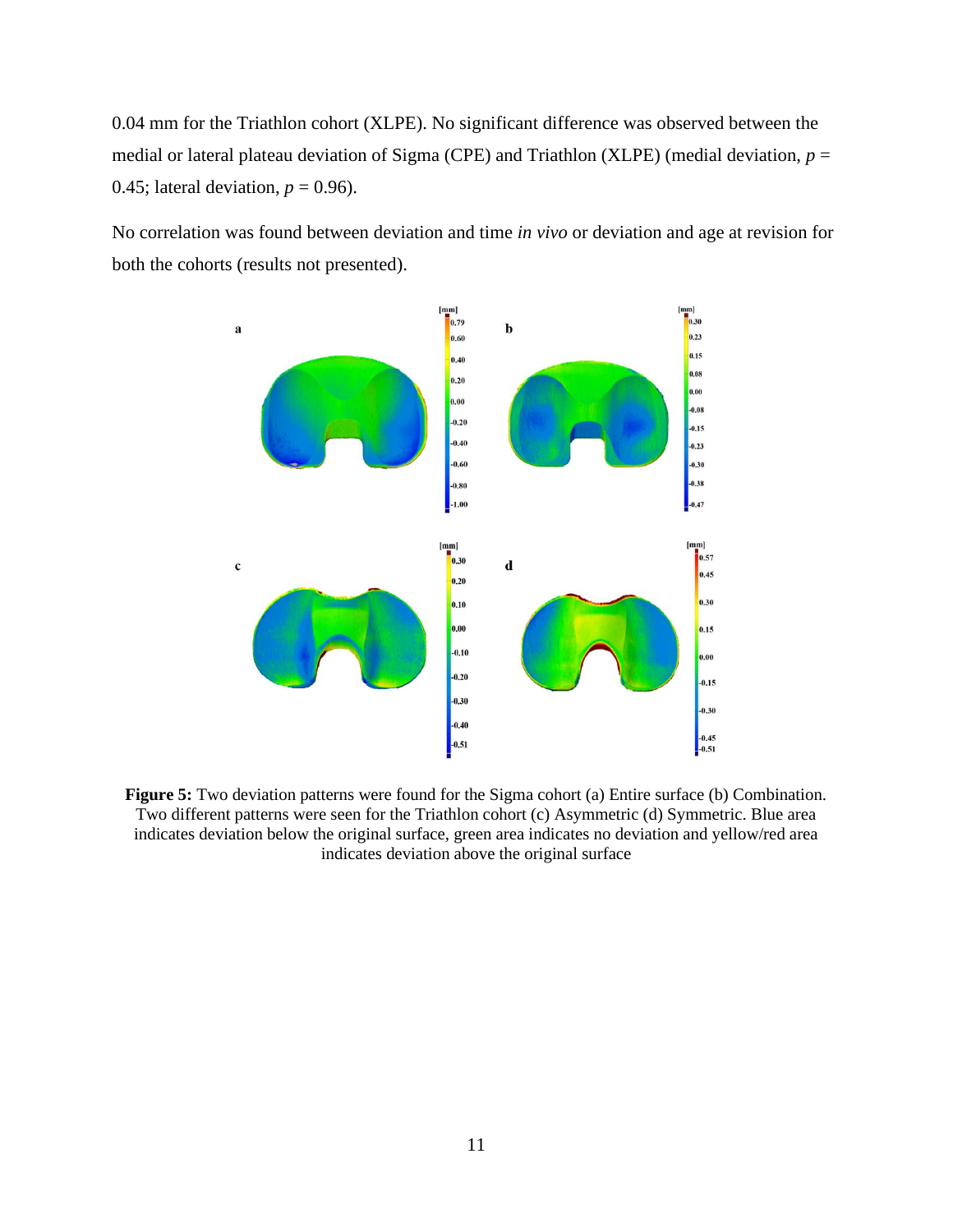### *3.4 Correlation between femoral component roughness and tibial deviation*

The average  $S_q$  values of the medial and lateral condyles of the retrieved Sigma components were  $0.054 \pm 0.040 \mu$ m and  $0.052 \pm 0.034 \mu$ m, respectively. The average S<sub>q</sub> values of the medial and lateral condyle of the reference Sigma femoral component were  $0.044 \pm 0.006 \mu$ m and  $0.034$  $\pm$  0.06  $\mu$ m, respectively. Similarly, the S<sub>q</sub> value of the medial and lateral condyle of the retrieved Triathlon components were  $0.069 \pm 0.206 \mu$ m and  $0.082 \pm 0.183 \mu$ m, respectively, while these values for the reference Triathlon femoral component were  $0.032 \pm 0.007 \mu$ m and  $0.034 \pm 0.007 \mu$ 0.009µm, respectively.

Only the average  $S_q$  value of the lateral condyle of the retrieved Sigma cohort showed a significant difference  $(p<0.001)$  in comparison to its reference value.

![](_page_11_Figure_3.jpeg)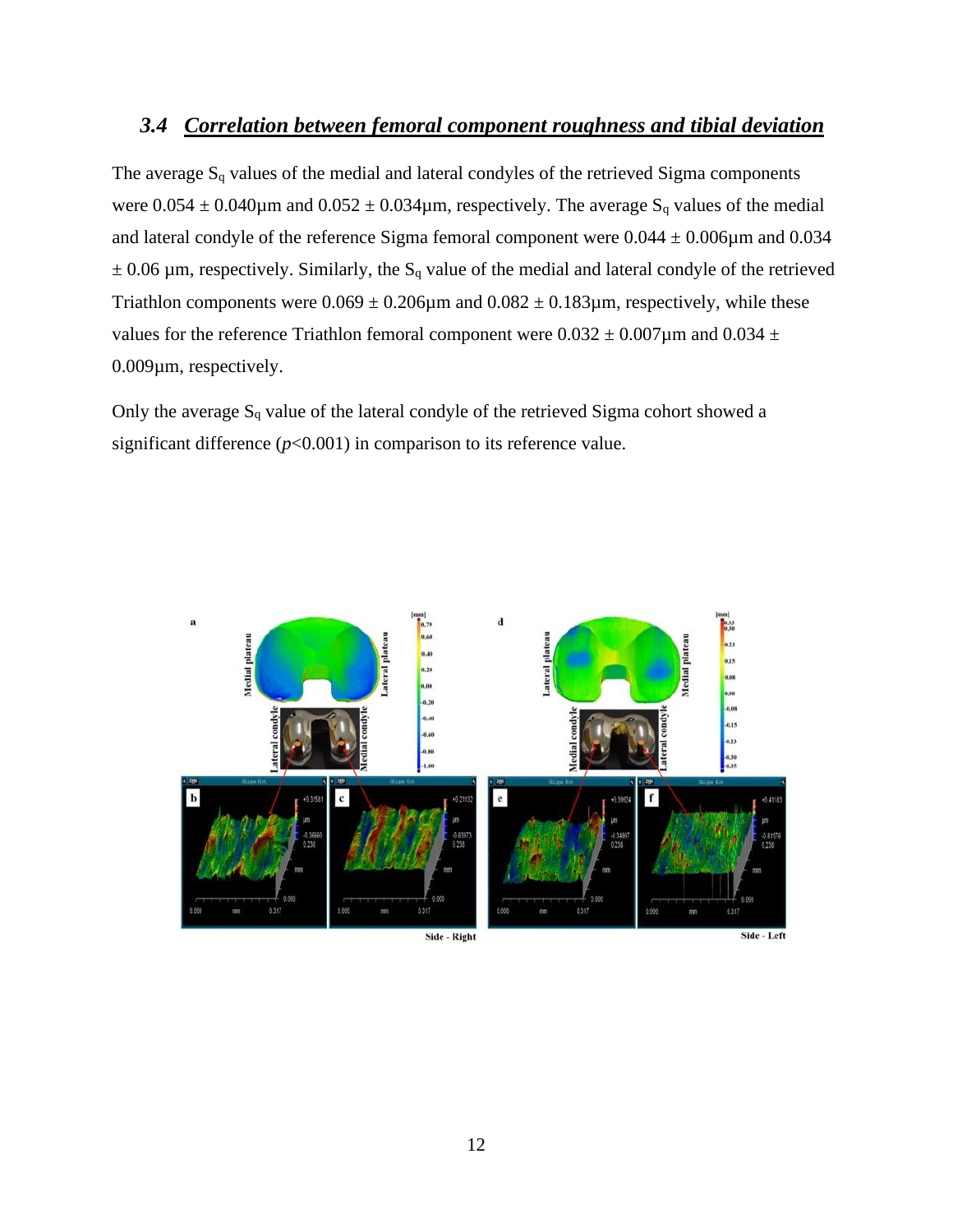![](_page_12_Figure_0.jpeg)

**Figure 6:** Surface deviation maps of DePuy Sigma PE (a) S1 (Entire surface pattern) (d) S6 (combination pattern), Stryker Triathlon XLPE (g) T2 (asymmetric pattern) (j) T5 (symmetric pattern); surface topography images of femoral component, DePuy Sigma (b) region on lateral condyle of S1 (c) region on medial condyle of S1 (e) region of medial condyle of S6 (f) region on lateral condyle of S6, Stryker Triathlon (h) region on the lateral condyle of T2 (i) region on the medial condyle of T2 (k) region on the lateral condyle of T5 (l) region on the medial condyle of T5

The 3D surface profile of a region on the medial (figure 6 (c, e, i, l)) and lateral condyle (figure 6 (b, f, h, k)) of four samples, two from each cohort (DePuy Sigma CPE: S1, S6 and Stryker Triathlon XLPE: T2, T5 ), is given in figure 6. A positive correlation was found between the lateral plateau deviation and the lateral femoral condyle roughness of the Sigma cohort (figure 7a). However, the medial side did not show such a correlation (figure 7a). The medial and lateral side of the Triathlon cohort did not show any correlation (figure 7b). An overall regression analysis of the medial and lateral side of both the cohorts also showed no correlation (results not presented).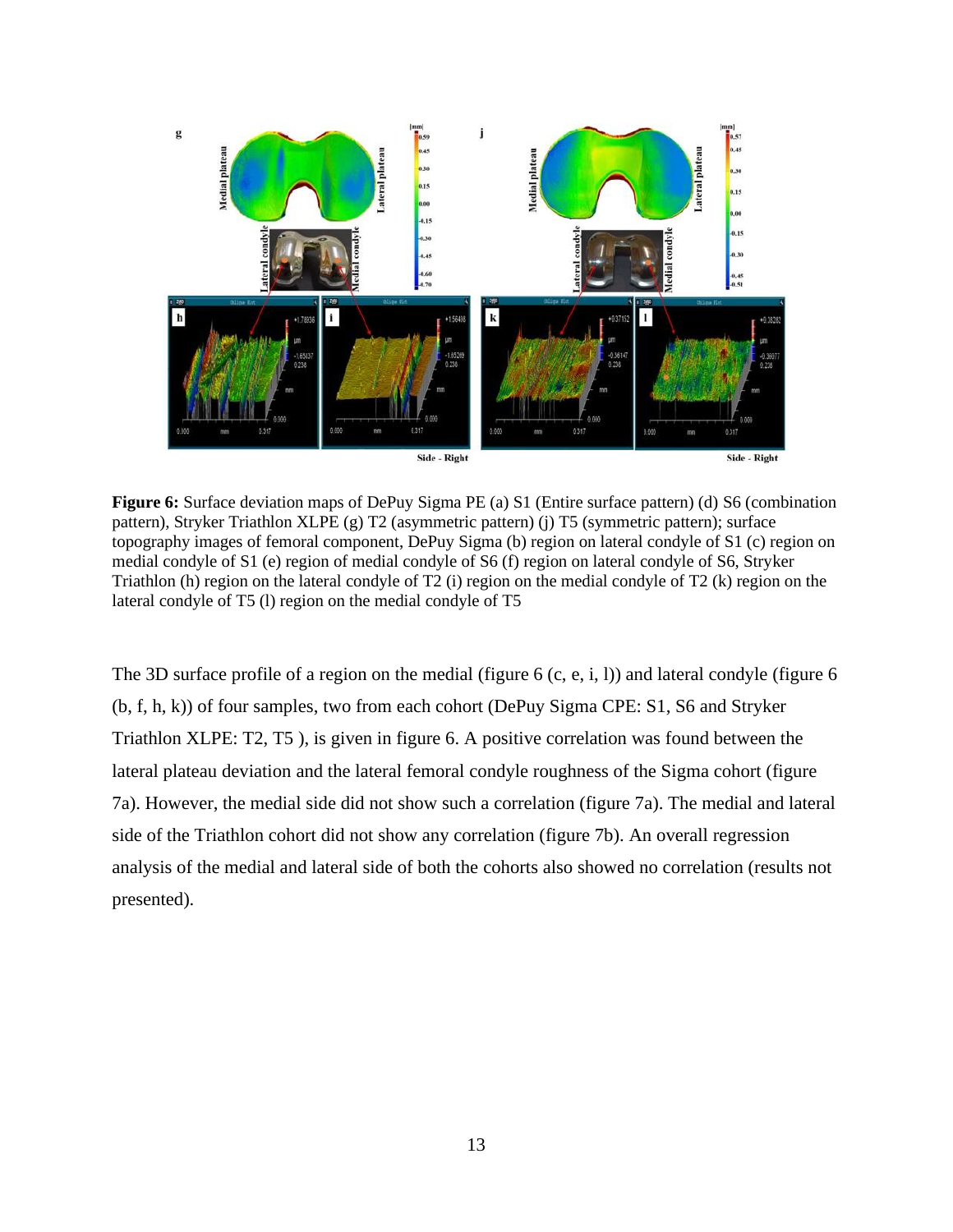![](_page_13_Figure_0.jpeg)

**Figure 7:** Correlation between femoral roughness and PE deviation of medial and lateral side of (a) DePuy Sigma (b) Stryker Triathlon

# **4. Discussion**

The difference in damage and deviation between the CPE and XLPE cohorts in TKA were analysed in order to add to the limited literature available on this topic. Also, an *ex vivo* correlation study between femoral roughness and deviation of PE was carried out which, to our knowledge, has not been reported previously.

Concerning the different types of polyethylene, burnishing, pitting and scratching were observed to be the primary modes of damage in the Sigma (CPE) and Triathlon (XLPE) cohorts. Burnishing was the most common damage mode in both cohorts, this has also been observed in previous studies (Stavrakis et al. 2018). The scratching damage seen in the non-bearing region of the Sigma (CPE) cohort could be due to two samples that were retrieved due to malalignment, which could have led to this damage. The damage was not from explantation but rather occurred *in vivo*. There are previous studies that reported scratching in the non-bearing region of the PE insert (Willie et al. 2008b; Liu et al. 2016). For the Triathlon (XLPE) cohort, the tibial insert had a less-conforming rotatory-arc design which facilitates internal and external rotation (Stoddard et al. 2013), and this could have led to damage on the non-bearing surface, seen in most of the samples. There was less creep seen in the bearing surface of Triathlon (XLPE) than Sigma (CPE) cohort. There are two possible reasons for this. First, XLPE has better creep resistance than CPE. A clinical study of hips by Sato et al., 2012 stated that the creep of XLPE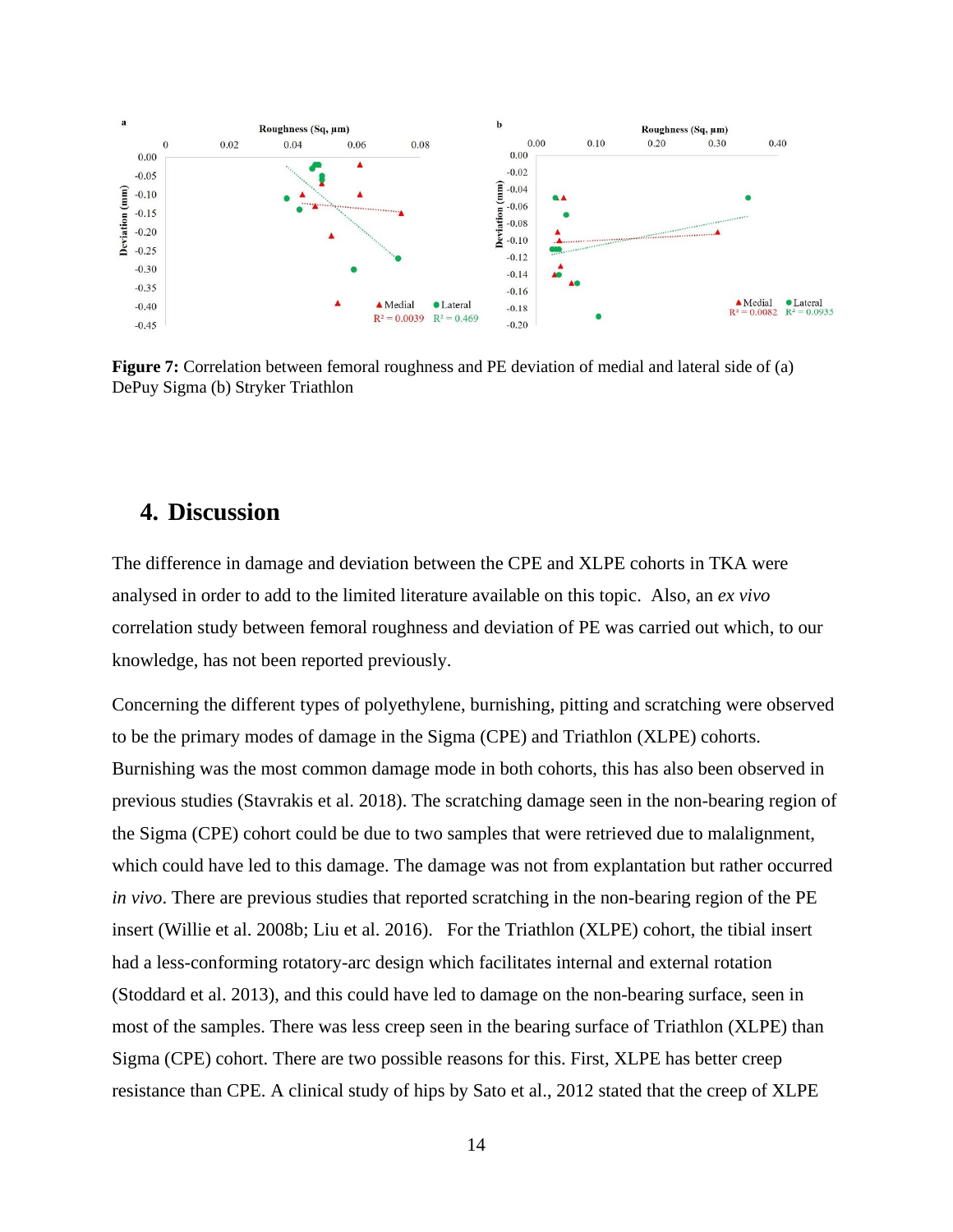was 0.19 mm compared to 0.44 mm for CPE (Sato et al. 2012). Second, it could be due to the reasons of revision. In the Sigma (CPE) cohort most of the samples revised for instability showed creep. In these cases, there is a high chance of the femoral component to move off its normal tracking path causing high contact stress in one particular area which leads to deformation.

The two different deviation patterns observed in the Sigma (CPE) and Triathlon (XLPE) cohorts could be caused by designs. For example, the Sigma PE inserts have a higher tibiofemoral conformity which leads to greater contact area, thus there was more centrally focused deviation was observed. In contrast, the PE insert design in the Triathlon cohort was a rotary arc design which showed deviation in the outer, inner edges and at the center. It could also be due to size mismatch between femoral component and the tibial insert, for example when a femoral component of size 5 is matched with a tibial insert of size 4 or vice versa. In the current study, we see this type of mismatch in seven samples of Sigma and four samples of Triathlon cohort (table 1). The deviation pattern observed in the current study was not limited to the traditional posterior sliding of the lateral femoral condyle on the lateral plateau and pivoting movement of the medial femoral condyle on the medial plateau (Dennis et al. 2003). Similar deviation pattern to the current study has also been observed in previous studies (Stoner et al. 2013; Anderson 2017). The surface deviation values on the medial plateau and the lateral plateau were not statistically significantly different between the two cohorts. There was no significant difference observed in the medial and lateral deviation values within the same design for both the cohorts (Sigma, *p* - 0.19; Triathlon, *p* - 0.50). This lack of difference could be due to the short time *in vivo* ( $32 \pm 18$  months). The finding of the current study corroborates other previous studies (Meneghini et al. 2015; Willie et al. 2008a; Hinarejos et al. 2013) which also found no significant difference between CPE (53  $\pm$  13 months) and XLPE (32  $\pm$  26 months) inserts after a short time *in vivo*.

The only correlation seen *ex vivo* was between the lateral femoral condyle roughness and the lateral plateau deviation of the Sigma cohort. This correlation could be due to the significant difference observed in the roughness of the retrieved lateral femoral condyle in comparison to the reference lateral femoral condyle. Alternatively, this correlation could be explained by the two Sigma PE samples that were observed to have notable damage (figure 7a). The high standard

15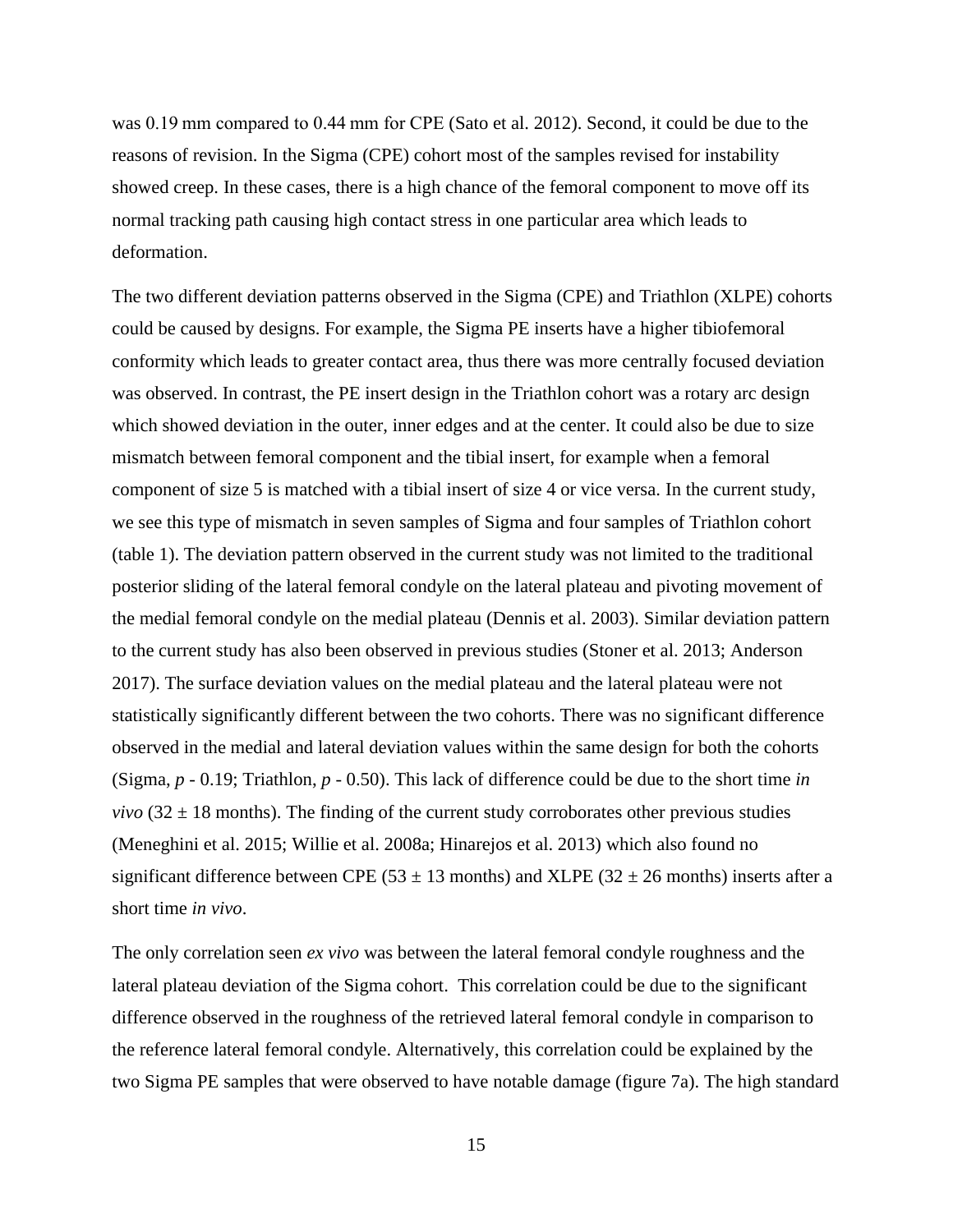deviation seen in the roughness of the Triathlon cohort was due to two samples which showed a substantial anterior-posterior damage pattern.

There are several limitations to the current study. Since the current work is the analysis of failed prostheses, they might not truly represent well-functioning TKAs. Only a small sample size with short time *in vivo* was analysed, however these are modern designs and so the numbers available at our center were limited. Having two different femoral designs might mask any difference in the surface deviation or damage score between the CPE and XLPE inserts. However, several studies have found that there was no distinction in the performance of two different femoral designs (Luo et al. 2019; Lee et al. 2018; Hinarejos et al. 2016; Kim et al. 2015; Sharma 2018). For the deviation analysis, the original dimensions of the tibial PE inserts were unknown, however we compared the samples with pristine inserts of the same design from the same manufacturer. With the 3D laser scanning technique, it was hard to differentiate between wear and creep, whereas with the damage scoring method, a specific score for creep and other surface damage modes could be obtained.

### **5. Conclusion**

This is the first *ex vivo* study to correlate femoral roughness with the surface deviation of PE inserts. There was no major difference in the damage score or deviation between the Sigma (CPE) and Triathlon (XLPE) cohorts. No correlation was found between the roughness of femoral components and deviation of PE inserts except on the lateral side of the Sigma cohort. Retrieval studies help to give important insights into the performance of implants in the human body.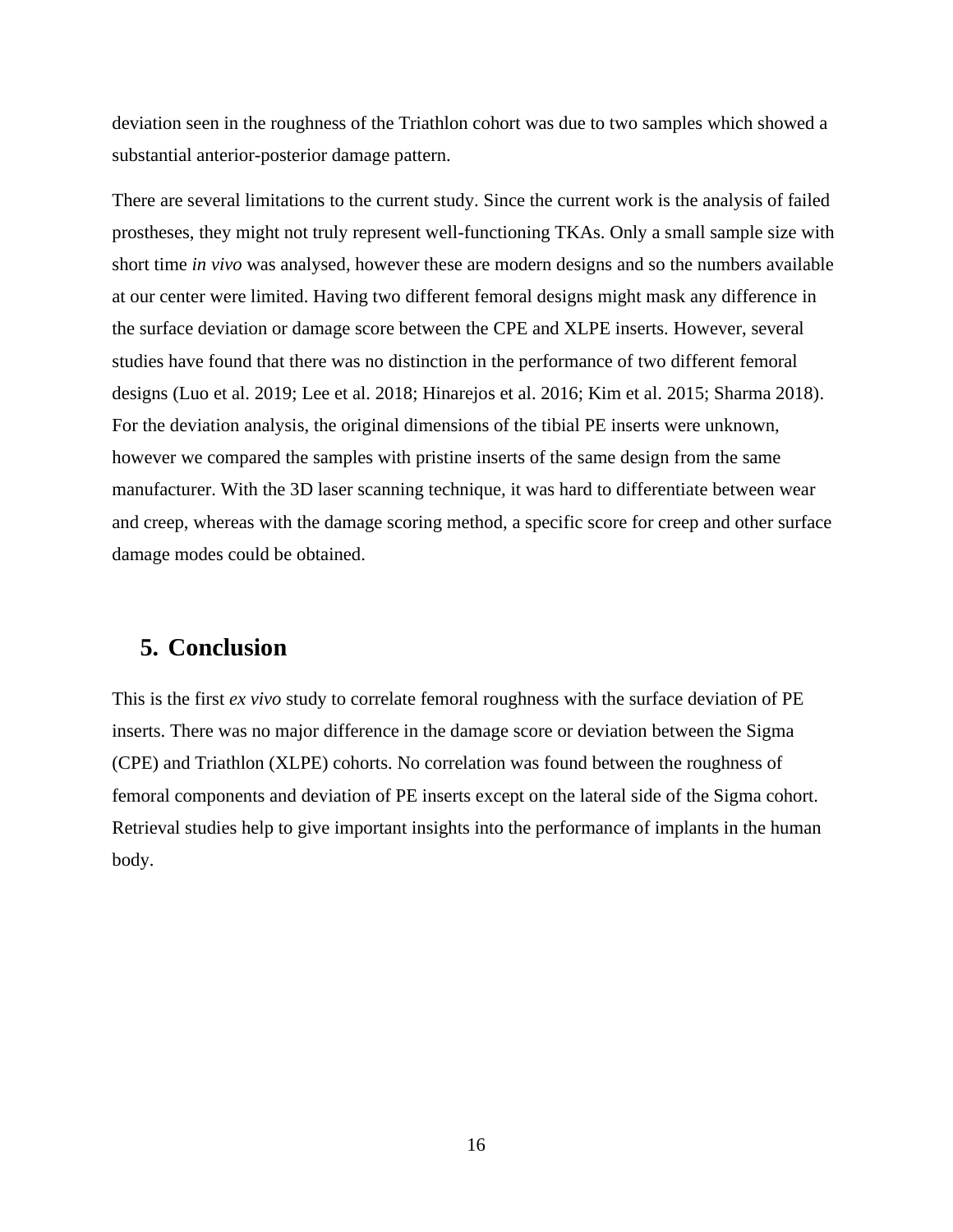### **References**

- Affatato, Saverio, Pierangiola Bracco, and Alessandra Sudanese. 2013. 'In vitro wear assessments of fixed and mobile UHMWPE total knee replacement', *Materials & Design*, 48: 44-51.
- Affatato, Saverio, Massimiliano Merola, and Alessandro Ruggiero. 2019. 'Tribological performances of total knee prostheses: Roughness measurements on medial and lateral compartments of retrieved femoral components', *Measurement*, 135: 341-47.
- Alvarez, E et al. 2012. "Relationship between Surface Roughness and Articular Wear for Cobalt-Chrome on Polyethylene Bearing Couples:

Evaluation of Retrieved Unicondylar Knee Replacements." In *ORS Annual Meeting*.

- Anderson, F.L; Koch, C.N; Elpers, M.E; Wright, T.M; Haas, S.B; Heyse, T.J. 2017. 'Oxidised Zirconium versus cobalt alloy bearing surfaces in total knee arthroplasty ', *The Bone & Joint Journal*, 99: 793 - 800.
- "Australian Orthopaedic Association National Joint Replacement Registry." In. 2019. *20th Annnual Report*.
- Bach, C.M., I.E. Steingruber, S. Peer, M. Nogler, C. Wimmer, and M. Ogon. 2001. 'Radiographic Assesment in Total Knee Arthroplasty', *Clinical orthopaedics and related research*, 385: 144-50.
- Brandt, J. M., C. M. Haydon, E. P. Harvey, R. W. McCalden, and J. B. Medley. 2012. 'Semiquantitative assessment methods for backside polyethylene damage in modular total knee replacements', *Tribology International*, 49: 96-102.
- Brown, T.S, D. W. Van Citters, D. J. Berry, and M. P. Abdel. 2017. 'The use of highly crosslinked polyethylene in total knee arthroplasty', *The Bone & Joint Journal*: 996-1002.
- "BS EN ISO 4287 1998+A1-2009. Geometric product specification (GPS) surface texture profile method terms, definitions and surface texture parameters." In. 2009.
- Chacko Rajan, S., O. Bretcanu, D. J. Weir, D. J. Deehan, and T. J. Joyce. 2019. 'First tribological assessment of retrieved Oxinium patellofemoral prostheses', *J Mech Behav Biomed Mater*, 90: 665-72.
- Dejour, D. H., and M. Bonnin. 1994. 'Tibial translation after anterior cruciate ligament rupture', *The Journal of bone and joint surgery. British volume*: 745-49.
- Dennis, D. A., R. D. Komistek, M. R. Mahfouz, B. D. Haas, and J. B. Stiehl. 2003. 'Multicenter determination of in vivo kinematics after total knee arthroplasty', *Clin Orthop Relat Res*: 37-57.
- DesJardins, John D., Brian Burnikel, and Martine LaBerge. 2008. 'UHMWPE wear against roughened oxidized zirconium and CoCr femoral knee components during forcecontrolled simulation', *Wear*, 264: 245-56.
- Gadelmawla, ES, MM Koura, TMA Maksoud, IM Elewa, and HH Soliman. 2002. 'Roughness parameters', *Journal of Materials Processing Technology*, 123: 133-45.
- Gallo, Jiri, Stuart B. Goodman, Yrjö T. Konttinen, Markus A. Wimmer, and Martin Holinka. 2013. 'Osteolysis around total knee arthroplasty: a review of pathogenetic mechanisms', *Acta biomaterialia*, 9: 8046-58.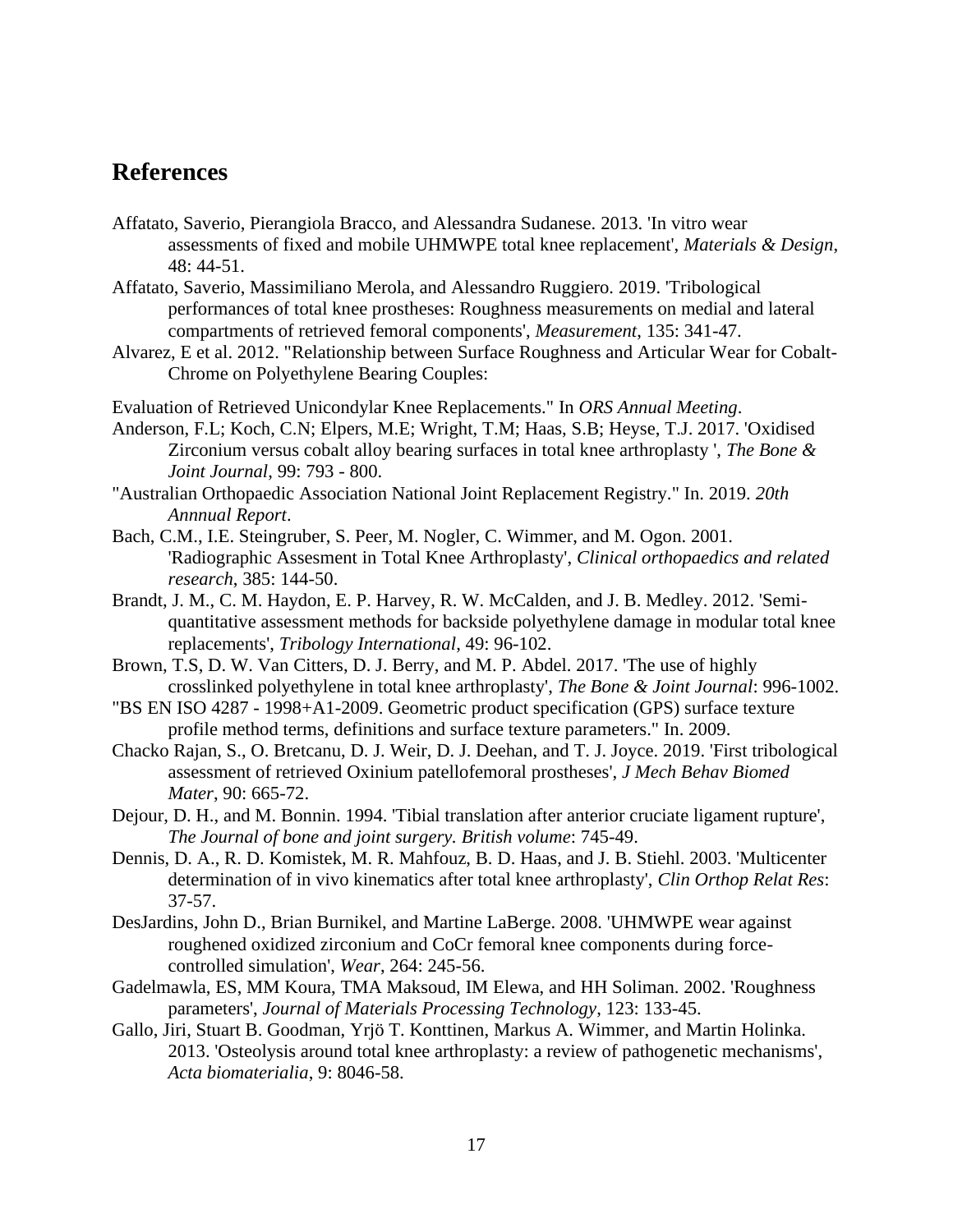- Gee, A.O; Lee, G-C;. 2012. 'Alternative bearings in Total Knee Arthroplasty', *The American Journal of Orthopedics*, 41: 280-83.
- Heyse, T. J., M. E. Elpers, D. H. Nawabi, T. M. Wright, and S. B. Haas. 2014. 'Oxidized zirconium versus cobalt-chromium in TKA: profilometry of retrieved femoral components', *Clin Orthop Relat Res*, 472: 277-83.
- Hinarejos, P., I. Pinol, A. Torres, E. Prats, G. Gil-Gomez, and L. Puig-Verdie. 2013. 'Highly crosslinked polyethylene does not reduce the wear in total knee arthroplasty: in vivo study of particles in synovial fluid', *J Arthroplasty*, 28: 1333-7.
- Hinarejos, P., L. Puig-Verdie, J. Leal, X. Pelfort, R. Torres-Claramunt, J. Sanchez-Soler, and J. C. Monllau. 2016. 'No differences in functional results and quality of life after singleradius or multiradius TKA', *Knee Surg Sports Traumatol Arthrosc*, 24: 2634-40.
- Holleyman, Richard J, Susan C Scholes, David Weir, Simon S Jameson, Jim Holland, Tom J Joyce, and David J Deehan. 2015. 'Changes in surface topography at the TKA backside articulation following in vivo service: a retrieval analysis', *Knee Surgery, Sports Traumatology, Arthroscopy*, 23: 3523-31.
- Huot, J. C., D. W. Van Citters, J. H. Currier, B. H. Currier, M. B. Mayor, and J. P. Collier. 2010. 'Evaluating the suitability of highly cross-linked and remelted materials for use in posterior stabilized knees', *J Biomed Mater Res B Appl Biomater*, 95: 298-307.
- Jaber, S. A., A. Ruggiero, S. Battaglia, and S. Affatato. 2015. 'On the roughness measurement on knee prostheses', *Int J Artif Organs*, 38: 39-44.
- Joyce, T. J., D. J. Langton, S. S. Jameson, and A. V. F. Nargol. 2009. 'Tribological analysis of failed resurfacing hip prostheses and comparison with clinical data', *Proceedings of the Institution of Mechanical Engineers, Part J: Journal of Engineering Tribology*, 223: 317- 23.
- Kennard, Emma, Susan C Scholes, Raghavendra Sidaginamale, Rajkumar Gangadharan, David J Weir, James Holland, David Deehan, and Thomas J Joyce. 2017. 'A comparative surface topographical analysis of explanted total knee replacement prostheses: Oxidised zirconium vs cobalt chromium femoral components', *Medical Engineering and Physics*, 50: 59-64.
- Kim, D. H., D. K. Kim, S. H. Lee, K. I. Kim, and D. K. Bae. 2015. 'Is Single-Radius Design Better for Quadriceps Recovery in Total Knee Arthroplasty?', *Knee Surg Relat Res*, 27: 240-6.
- Kurdziel, M. D., M. D. Newton, S. Hartner, K. C. Baker, and J. M. Wiater. 2018. 'Quantitative evaluation of retrieved reverse total shoulder arthroplasty liner surface deviation and volumetric wear', *J Orthop Res*.
- Lee, M., J. Y. Chen, H. Ying, P. H. Nee, D. K. J. Tay, P. L. Chin, C. S. Lu, L. N. Nung, and Y. S. Jin. 2018. 'Quality of life and functional outcome after single-radius and multi-radius total knee arthroplasty', *J Orthop Surg (Hong Kong)*, 26: 2309499018792417.
- Levine, R. A., K. A. Lewicki, J. H. Currier, M. B. Mayor, and D. W. Van Citters. 2016. 'Contribution of micro-motion to backside wear in a fixed bearing total knee arthroplasty', *J Orthop Res*, 34: 1933-40.
- Liu, T., C. Esposito, M. Elpers, and T. Wright. 2016. 'Surface Damage Is Not Reduced With Highly Crosslinked Polyethylene Tibial Inserts at Short-term', *Clin Orthop Relat Res*, 474: 107-16.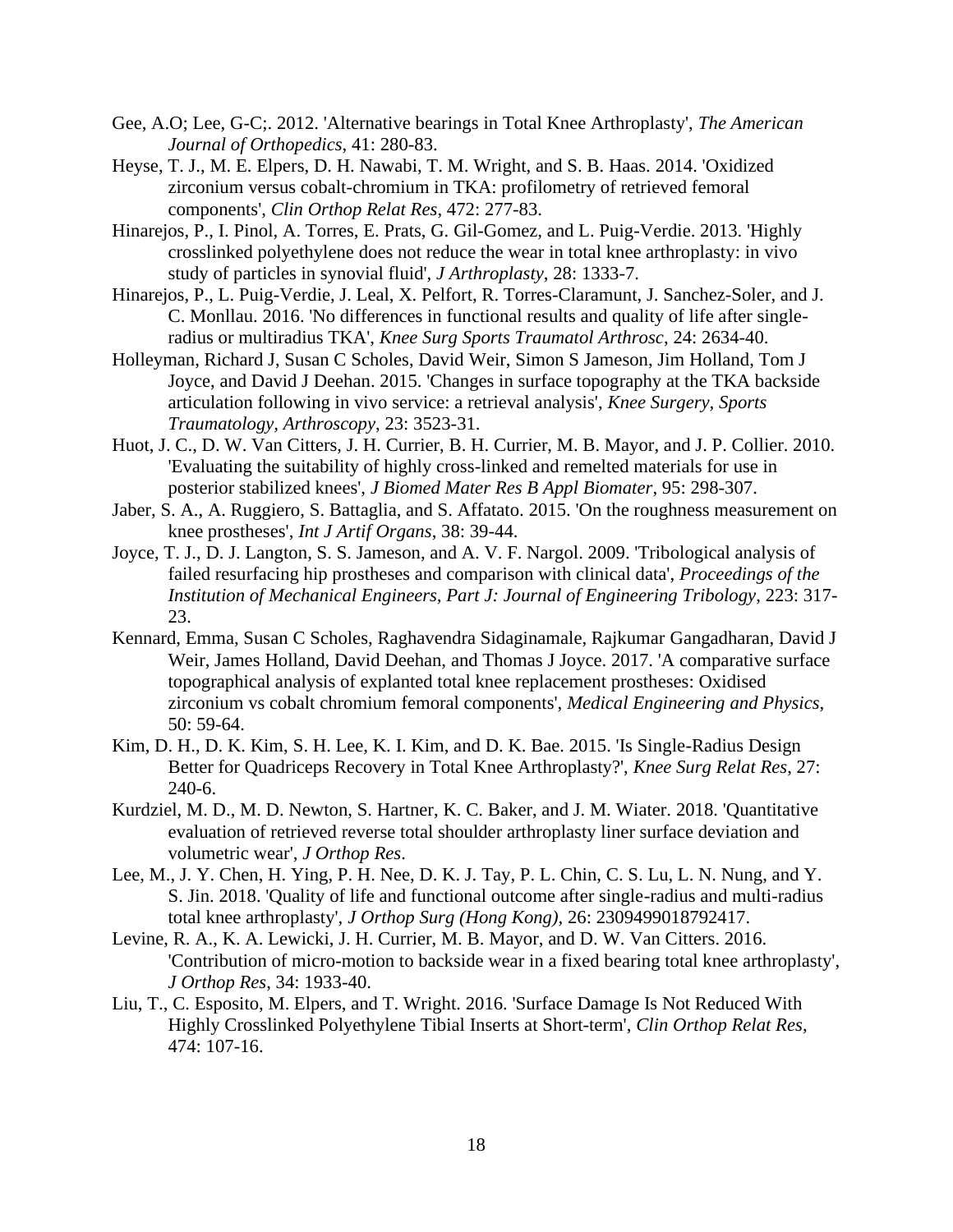- Luo, Z., Z. Luo, H. Wang, Q. Xiao, F. Pei, and Z. Zhou. 2019. 'Long-term results of total knee arthroplasty with single-radius versus multi-radius posterior-stabilized prostheses', *J Orthop Surg Res*, 14: 139.
- MacDonald, D. W., G. B. Higgs, A. F. Chen, A. L. Malkani, M. A. Mont, and S. M. Kurtz. 2018. 'Oxidation, Damage Mechanisms, and Reasons for Revision of Sequentially Annealed Highly Crosslinked Polyethylene in Total Knee Arthroplasty', *J Arthroplasty*, 33: 1235- 41.
- Medel, F. J., P. Pena, J. Cegonino, E. Gomez-Barrena, and J. A. Puertolas. 2007. 'Comparative fatigue behavior and toughness of remelted and annealed highly crosslinked polyethylenes', *J Biomed Mater Res B Appl Biomater*, 83: 380-90.
- Meneghini, R. M., L. R. Lovro, S. A. Smits, and P. H. Ireland. 2015. 'Highly Cross-Linked Versus Conventional Polyethylene in Posterior-Stabilized Total Knee Arthroplasty at a Mean 5-Year Follow-up', *J Arthroplasty*, 30: 1736-9.
- Minoda, Y., M. Aihara, A. Sakawa, S. Fukuoka, K. Hayakawa, M. Tomita, N. Umeda, and K. Ohzono. 2009. 'Comparison between highly cross-linked and conventional polyethylene in total knee arthroplasty', *Knee*, 16: 348-51.
- Muratoglu, Orhun K, Brian R Burroughs, Charles R Bragdon, Steven Christensen, Andrew Lozynsky, and William H Harris. 2004. 'Knee simulator wear of polyethylene tibias articulating against explanted rough femoral components', *Clinical orthopaedics and related research*, 428: 108-13.
- Muratoglu, Orhun K., Jeff Ruberti, Suzi Melotti, Stephen H. Spiegelberg, Evan S. Greenbaum, and William H. Harris. 2003. 'Optical analysis of surface changes on early retrievals of highly cross-linked and conventional polyethylene tibial inserts', *The Journal of arthroplasty*, 18: 42-47.
- "National Joint Registry For England, Wales, Northern Ireland and Isle of Man." In. 2019. *15th Annual Report*.
- Paxton, E. W., M. C. Inacio, S. Kurtz, R. Love, G. Cafri, and R. S. Namba. 2015. 'Is there a difference in total knee arthroplasty risk of revision in highly crosslinked versus conventional polyethylene?', *Clin Orthop Relat Res*, 473: 999-1008.
- Petersen, T.L., and G.A. Engh. 1988. 'Radiographic Assessment of Knee Alignment After Total Knee Arthroplasty', *Journal of Arthroplasty*: 67-72.
- "Register of the Orthopaedic Prosthetic Implants." In. 2017. Bologna: Instituto Ortopedico Rizzoli.
- Ruggiero, Alessandro, Massimiliano Merola, and Saverio Affatato. 2017. 'On the biotribology of total knee replacement: a new roughness measurements protocol on in vivo condyles considering the dynamic loading from musculoskeletal multibody model', *Measurement*, 112: 22-28.
- Saikko, Vesa, Vesa Vuorinen, and Hannu Revitzer. 2016. 'Effect of CoCr Counterface Roughness on the Wear of UHMWPE in the Noncyclic RandomPOD Simulation', *Journal of Tribology*, 139.
- Sakellariou, V. I., P. Sculco, L. Poultsides, T. Wright, and T. P. Sculco. 2013. 'Highly crosslinked polyethylene may not have an advantage in total knee arthroplasty', *HSS J*, 9: 264- 9.
- Sato, T., Y. Nakashima, M. Akiyama, T. Yamamoto, T. Mawatari, T. Itokawa, M. Ohishi, G. Motomura, M. Hirata, and Y. Iwamoto. 2012. 'Wear resistant performance of highly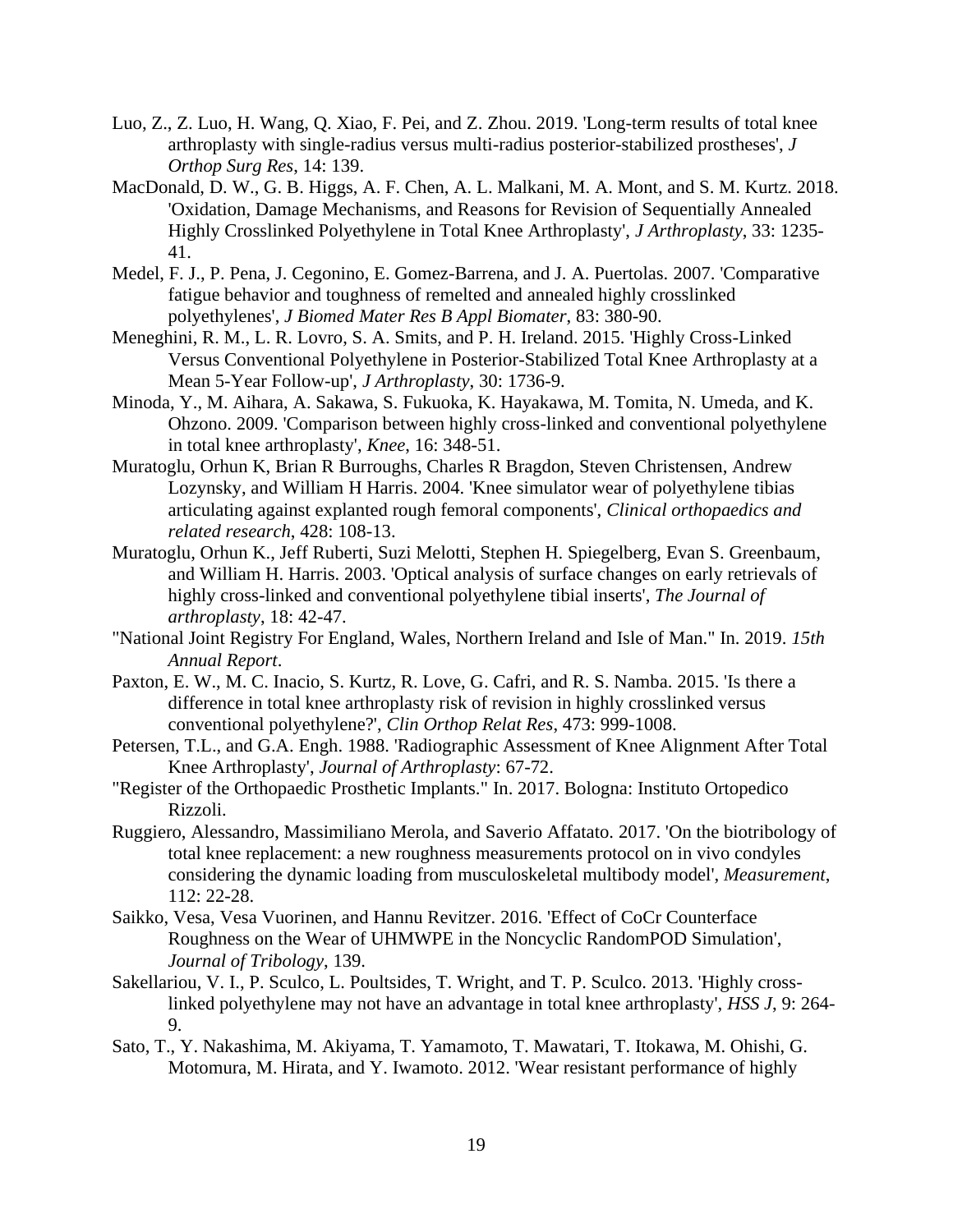cross-linked and annealed ultra-high molecular weight polyethylene against ceramic heads in total hip arthroplasty', *J Orthop Res*, 30: 2031-7.

- Scholes, Susan C, Emma Kennard, Rajkumar Gangadharan, David Weir, Jim Holland, David Deehan, and Thomas J Joyce. 2013. 'Topographical analysis of the femoral components of ex vivo total knee replacements', *Journal of Materials Science: Materials in Medicine*, 24: 547-54.
- Sharma, Ankur. 2018. 'Evaluation of Knee Kinematics in Single Radius versus Multi-Radii Total Knee Arthroplasty in India Population : A Randomized Control Trial', *Open Access Journal of Biomedical Engineering and Biosciences*, 1.
- Sheehy, L., D. Felson, Y. Zhang, J. Niu, Y. M. Lam, N. Segal, J. Lynch, and T. D. Cooke. 2011. 'Does measurement of the anatomic axis consistently predict hip-knee-ankle angle (HKA) for knee alignment studies in osteoarthritis? Analysis of long limb radiographs from the multicenter osteoarthritis (MOST) study', *Osteoarthritis Cartilage*, 19: 58-64.
- Sisko, Z. W., M. G. Teeter, B. A. Lanting, J. L. Howard, R. W. McCalden, D. D. Naudie, S. J. MacDonald, and E. M. Vasarhelyi. 2017. 'Current Total Knee Designs: Does Baseplate Roughness or Locking Mechanism Design Affect Polyethylene Backside Wear?', *Clin Orthop Relat Res*, 475: 2970-80.
- Stavrakis, A., L. Weitzler, T. Wright, and D. E. Padgett. 2018. 'Less Midterm Damage and Oxidation Are Seen in Retrieved Highly Crosslinked Ultrahigh-Molecular-Weight Polyethylene Tibial Inserts than in Direct Compression Molded Polyethylene Inserts', *HSS J*, 14: 159-65.
- Stoddard, J. E., D. J. Deehan, A. M. Bull, A. W. McCaskie, and A. A. Amis. 2013. 'The kinematics and stability of single-radius versus multi-radius femoral components related to mid-range instability after TKA', *J Orthop Res*, 31: 53-8.
- Stoner, K. E., N. A. Nassif, T. M. Wright, and D. E. Padgett. 2013. 'Laser scanning as a useful tool in implant retrieval analysis: a demonstration using rotating platform and fixed bearing tibial inserts', *J Arthroplasty*, 28: 152-6.
- Willie, B. M., L. J. Foot, M. W. Prall, and R. D. Bloebaum. 2008a. 'Examining the influence of short-term implantation on oxidative degradation in retrieved highly crosslinked polyethylene tibial components', *J Biomed Mater Res B Appl Biomater*, 85: 385-97.
- -. 2008b. 'Surface damage analysis of retrieved highly crosslinked polyethylene tibial components after short-term implantation', *J Biomed Mater Res B Appl Biomater*, 85: 114-24.